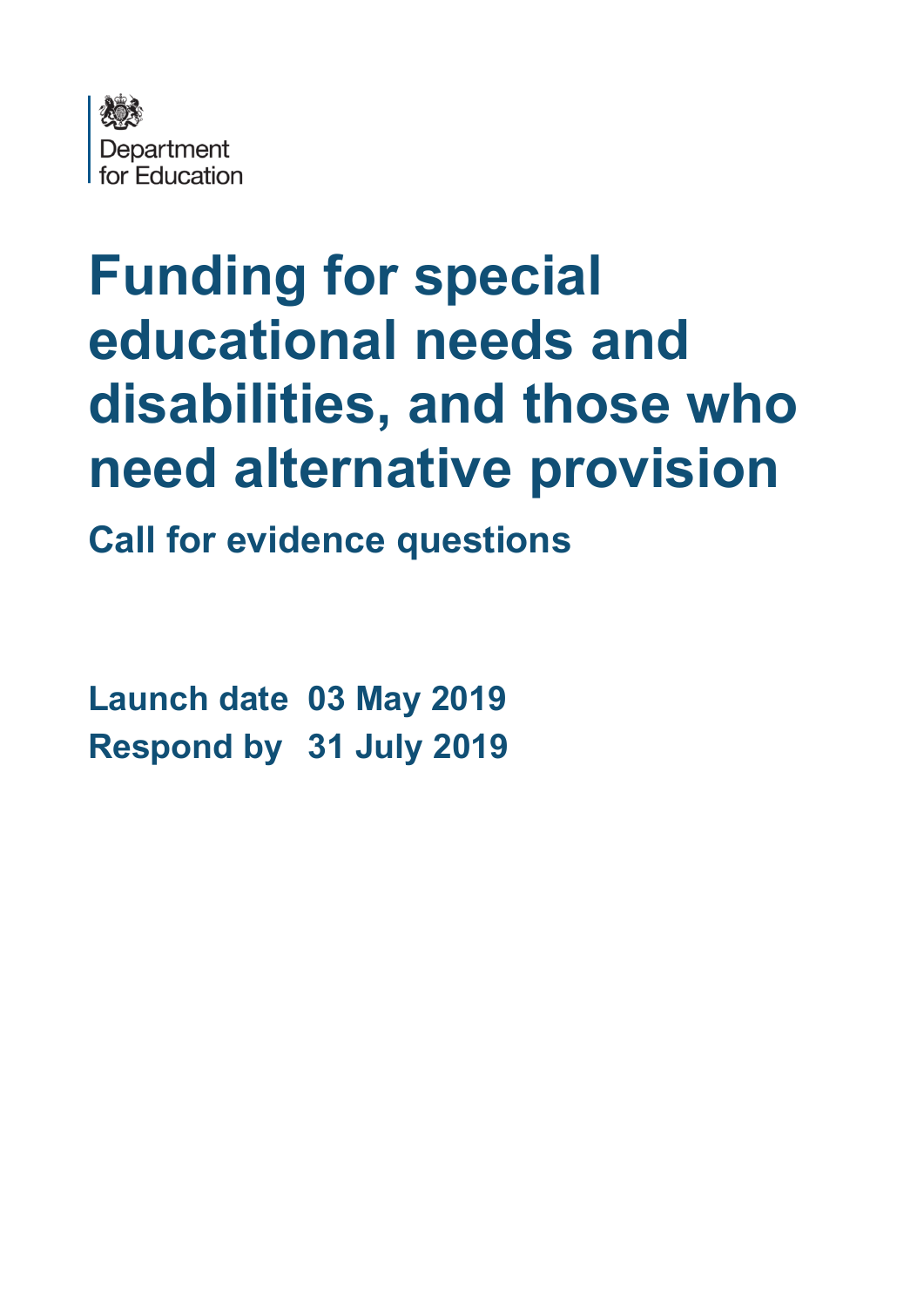# **Contents**

| Introduction                                                                                       | 3              |
|----------------------------------------------------------------------------------------------------|----------------|
| Issue date and deadline                                                                            | 4              |
| <b>Enquiries</b>                                                                                   | $\overline{4}$ |
| Respond online                                                                                     | $\overline{4}$ |
| Questions                                                                                          | 5              |
| <b>About You</b>                                                                                   | 5              |
| Funding for pupils with SEND in Mainstream schools                                                 | $\overline{7}$ |
| Funding for SEN through the schools funding formula                                                | 9              |
| Targeted funding and support for SEN provision in schools                                          | 10             |
| The notional SEN Budget                                                                            | 11             |
| The £6,000 threshold                                                                               | 13             |
| Provision for pupils with SEN in mainstream schools                                                | 16             |
| Funding for pupils who need alternative provision (AP) or are at risk of exclusion from<br>school  | 18             |
| Funding for students with SEN in further education                                                 | 20             |
| Improving early intervention at each age and stage to prepare young people for<br>adulthood sooner | 22             |
| Effective partnership working to support children and young people with complex<br>needs           | 24             |
| Other aspects of the funding and financial arrangements                                            | 25             |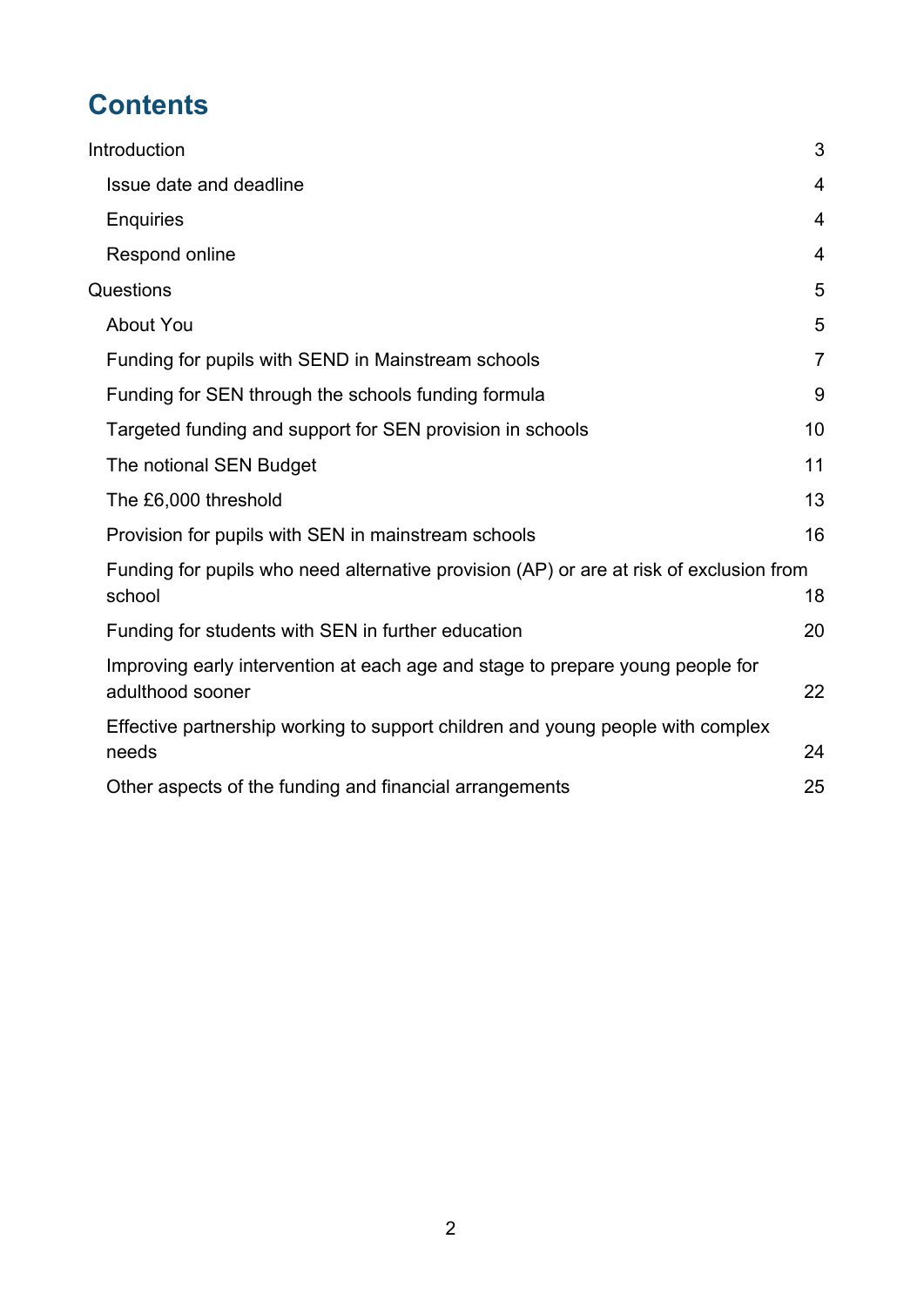# <span id="page-2-0"></span>**Introduction**

We have heard local authorities', schools' and colleges' concerns about the rising costs of provision for children and young people with special educational needs (SEN) and those who are disabled, and about the reducing availability of specialist advice and support. We are listening and will be looking carefully at how much overall funding is required nationally as we prepare for the next government spending review.

Although we entirely accept that the overall amount of funding available is the most pressing concern, this call for evidence is intended to help us understand how the current available funding is distributed and what improvements could be made to the funding arrangements in the future. It is also looking at factors in the current funding system that may be contributing to the escalation of costs, without necessarily securing better long-term outcomes for pupils and students. We want to know how the funding system can be improved so that we make sure that we get the best value out of any additional funding that is made available in future.

**Please read the document "**[Provision](https://consult.education.gov.uk/funding-policy-unit/funding-for-send-and-those-who-need-ap-call-for-ev/supporting_documents/Call%20for%20evidence%20on%20SENDAP%20Funding.pdf) for children and young people with special [educational](https://consult.education.gov.uk/funding-policy-unit/funding-for-send-and-those-who-need-ap-call-for-ev/supporting_documents/Call%20for%20evidence%20on%20SENDAP%20Funding.pdf) needs and disabilities, and for those who need alternative provision: how the financial [arrangements](https://consult.education.gov.uk/funding-policy-unit/funding-for-send-and-those-who-need-ap-call-for-ev/supporting_documents/Call%20for%20evidence%20on%20SENDAP%20Funding.pdf) work**" before answering the questions.**

The provision for most children and young people with SEN is made in mainstream schools, and the initial focus of this call for evidence – questions 1 to 10 – is on how we fund that provision, including some technical aspects of the funding arrangements. There is a continuum of provision, however, and we want to gather evidence from special schools making provision for pupils with more complex SEN, and from those making alternative provision. Please see questions 16 to 19 for specific questions on alternative provision.

We are also extending this call for evidence to the post-16 funding arrangements for young people with SEN. Although there are significant differences between the 5 to 16 funding system and the 16 to 19 funding system, it is important that we understand the picture across all provision for children and young people with SEN, including those who need to stay in the education system beyond the age of 19. Questions 20 to 25 of this questionnaire will be of particular interest to those working with young people with SEN aged 16 and over.

Our ambition for young people with SEN, for those who have disabilities, and those who are placed in alternative provision or are at risk of exclusion from school, is exactly the same as for every other child and young person – to achieve well in school and college, find employment and go on to live happy and fulfilled lives. The questions on pages 26 to 28 of this questionnaire cover other system-wide aspects of the funding arrangements that may be working against the realisation of this ambition.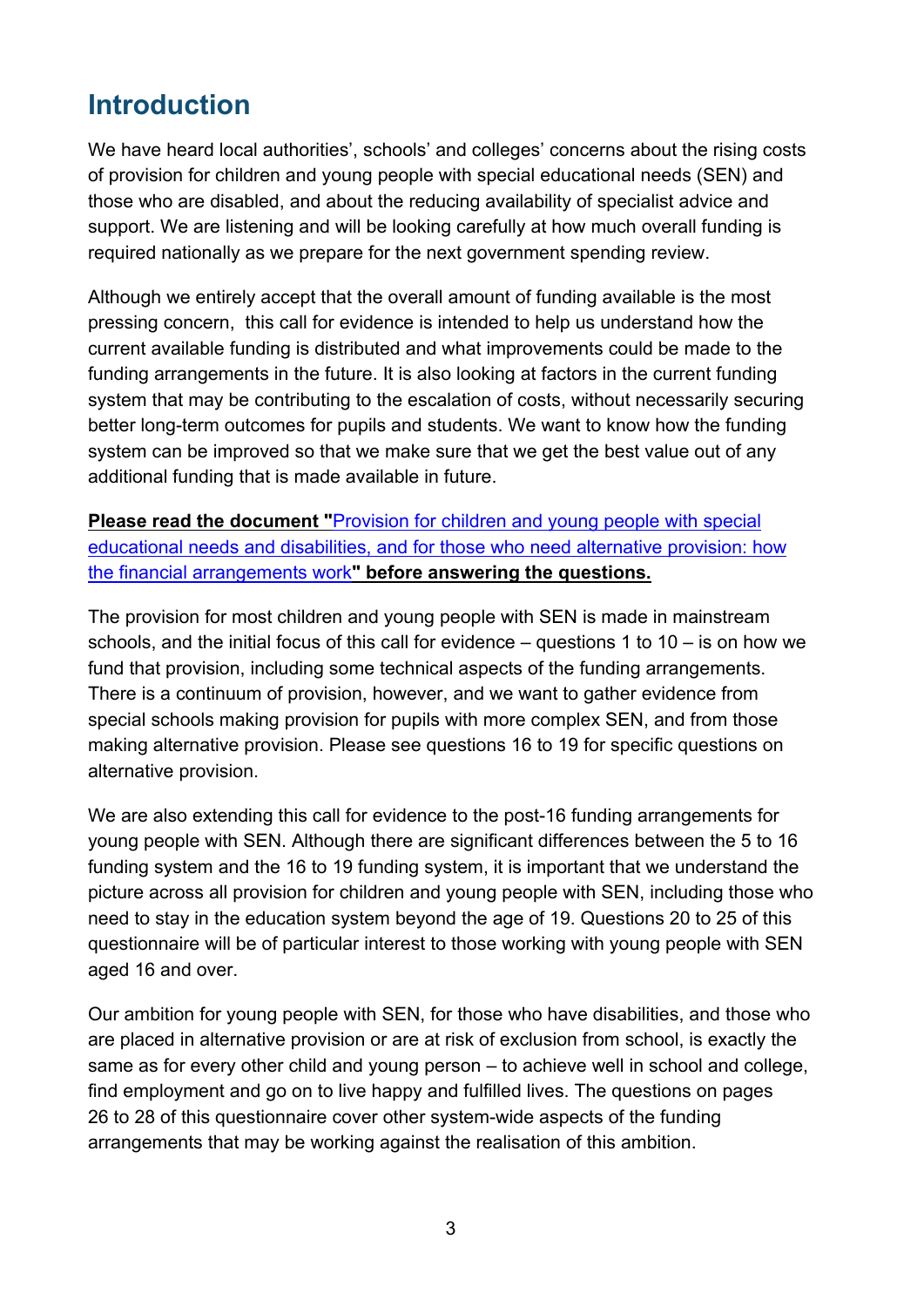This questionnaire is intended to gather views and evidence from schools, colleges, local authorities and others with an interest in provision for these children and young people. We estimate that this call for evidence will take around **2 hours** to complete in full.

We have also asked the Council for Disabled Children to organise a small number of workshops across the country, so that we can discuss the themes in this call for evidence in greater detail. If you would like to attend one of these events, please register your interest at [senfinancialevents@ncb.org.uk,](mailto:senfinancialevents@ncb.org.uk) giving your name, role, organisation and email address. They will send you information about the events as soon as it is available.

## <span id="page-3-0"></span>**Issue date and deadline**

The consultation was issued on 03 May 2019, and will close on 31 July 2019.

# <span id="page-3-1"></span>**Enquiries**

By email:

HighNeedsFundingReform.consultation@education.gov.uk

If your enquiry is related to the DfE e-consultation website or the consultation process in general, you can contact the DfE Ministerial and Public Communications Division by email: [consultation.unit@education.gsi.gov.uk](mailto:consultation.unit@education.gsi.gov.uk) or by telephone: 0370 000 2288 or via the DfE [Contact](https://www.education.gov.uk/help/contactus) us page.

# <span id="page-3-2"></span>**Respond online**

To help us analyse the responses please use the online system wherever possible. Visit our [consultation](https://consult.education.gov.uk/funding-policy-unit/funding-for-send-and-those-who-need-ap-call-for-ev/supporting_documents/Call%20for%20evidence%20on%20SENDAP%20Funding.pdf) website to submit your response.

## **By email**

HighNeedsFundingReform.consultation@education.gov.uk

## **By post**

Funding Policy Unit 4<sup>th</sup> Floor Sanctuary Buildings Great Smith Street London SW1P 3BT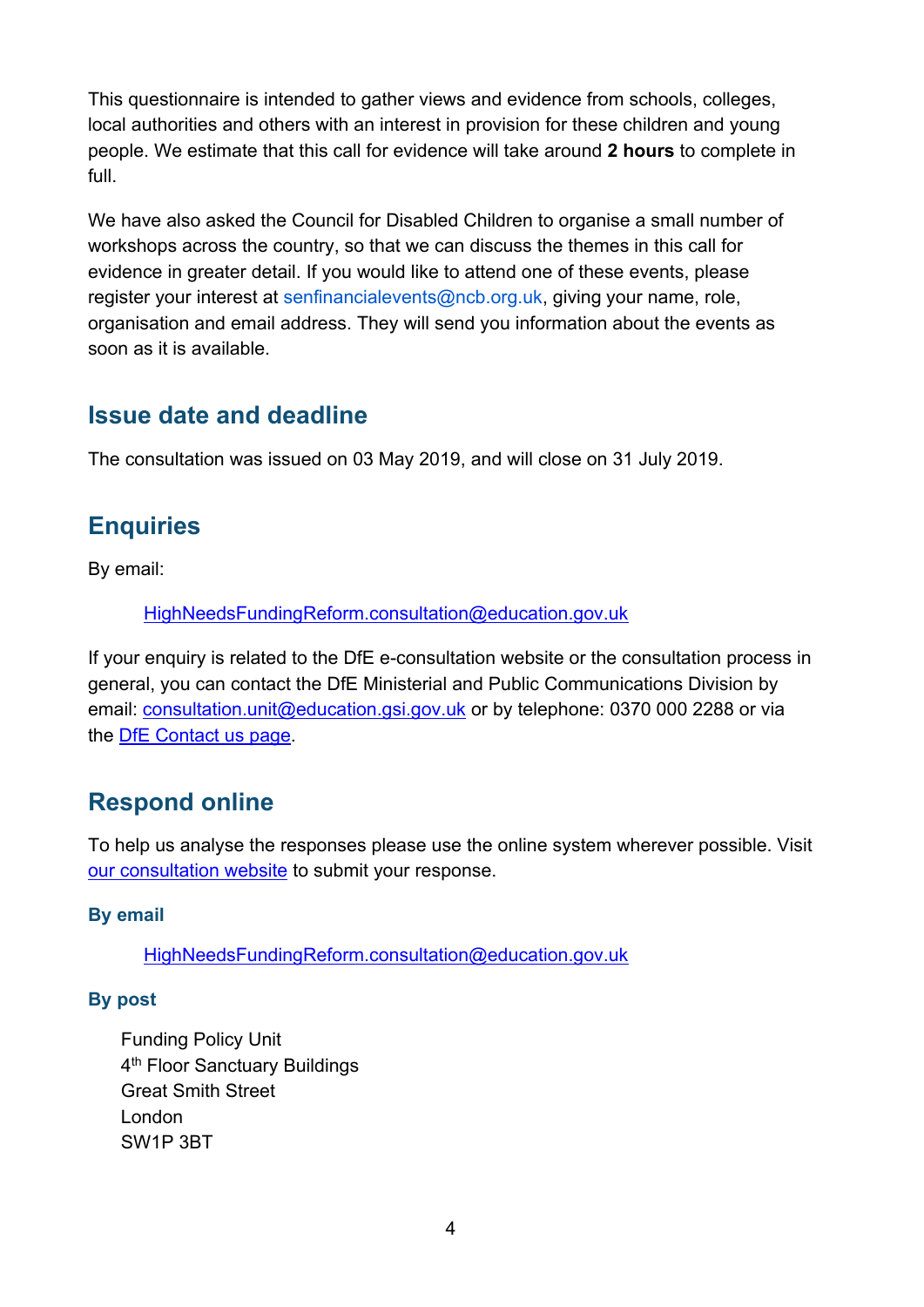# <span id="page-4-0"></span>**Questions**

## <span id="page-4-1"></span>**About You**

- **A) Please provide your name:**
- **B) What is your email address?**
- **C) Are you responding as an individual, or as part of an organisation? (Circle)**
- **D) What is your role?**
- **E) What is the name of your organisation?**

LB Bromley

#### **F) What type of organisation is this?**

Local Authority

#### **G) Which local authority are you responding from?**

LB Bromley

**H) Are you happy to be contacted directly about your response? Yes**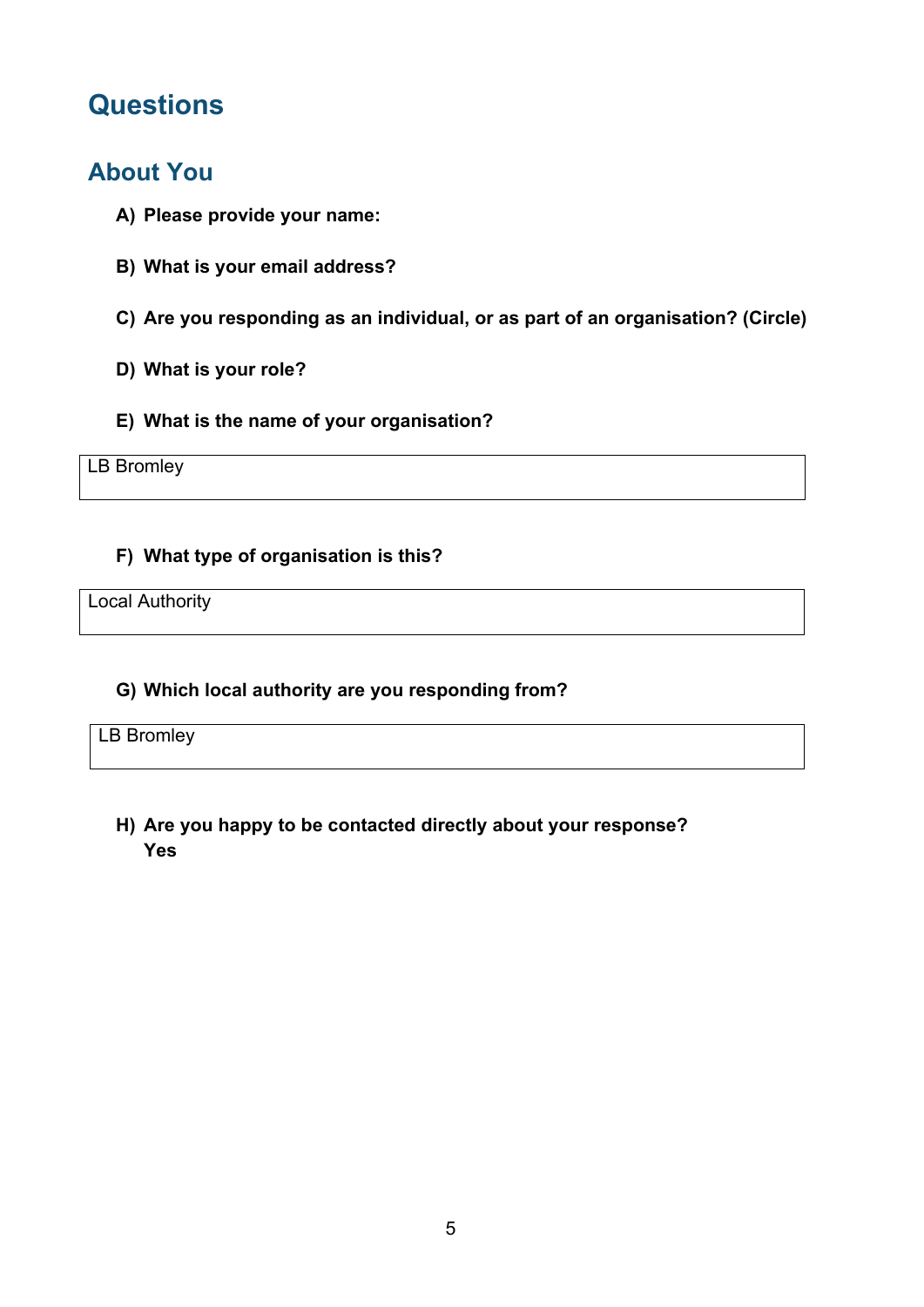Information provided in response to consultations, including personal information, may be subject to publication or disclosure under the Freedom of Information Act 2000, the Data Protection Act 2018 or the Environmental Information Regulations 2004.

If you want all, or any part, of a response to be treated as confidential, please explain why you consider it to be confidential.

If a request for disclosure of the information you have provided is received, your explanation about why you consider it confidential will be taken into account, but no assurance can be given that confidentiality can be maintained. An automatic confidentiality disclaimer generated by your IT system will not, of itself, be regarded as binding on the Department.

The Department for Education will process your personal data (name and address and any other identifying material) in accordance with the Data Protection Act 2018 and*,* your personal information will only be used for the purposes of this consultation. Your information will not be shared with third parties unless the law allows it.

You can read more about what the DfE does when we ask for and hold your personal information in our personal [information](https://www.gov.uk/government/organisations/department-for-education/about/personal-information-charter) charter.

#### **I ) Do you wish for your response to remain confidential? No**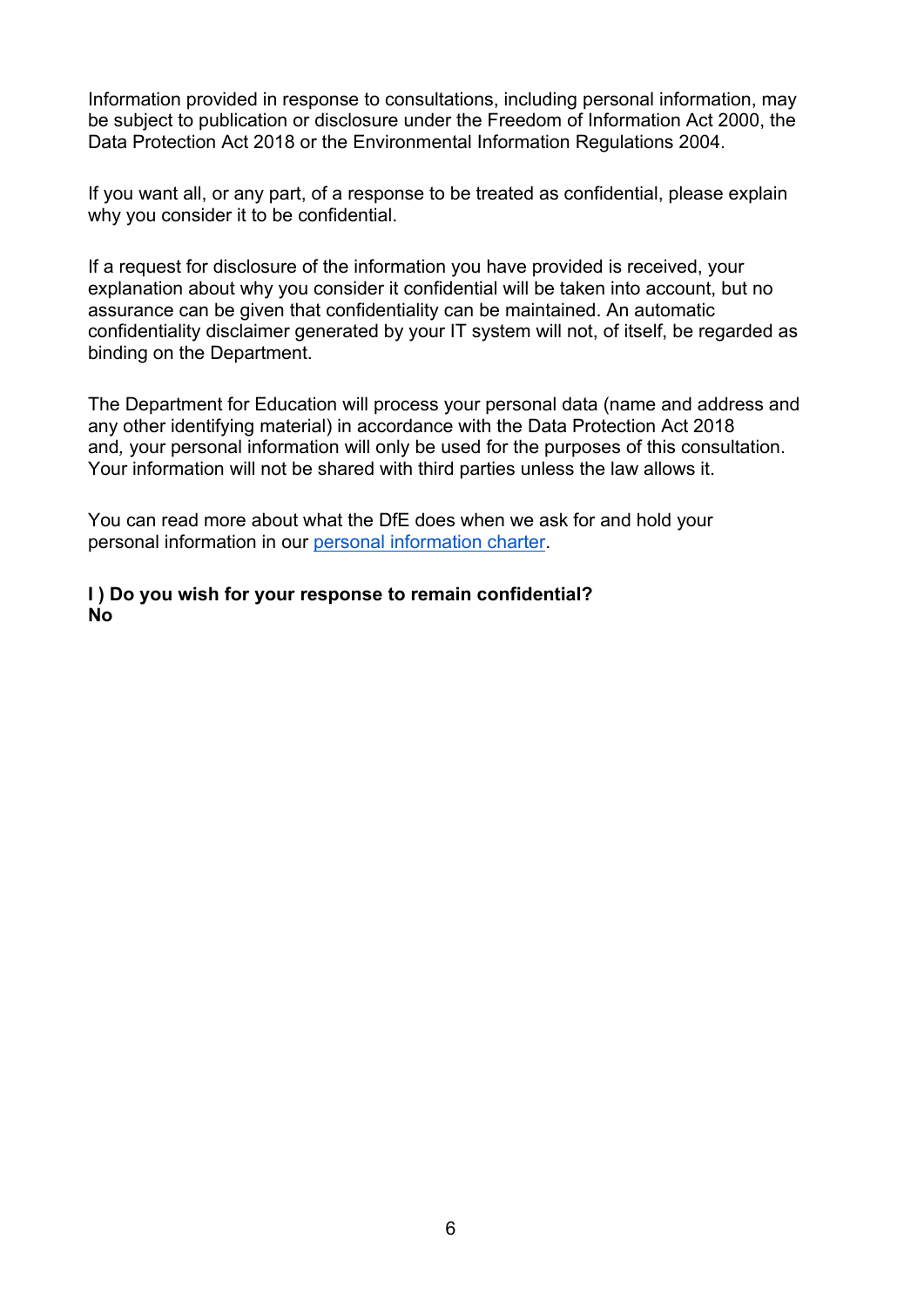## <span id="page-6-0"></span>**Funding for pupils with SEND in Mainstream schools**

Please refer to **pararaphs 3.1 - 3.4** of the call for evidence document before responding to these questions.

Mainstream schools educate the majority of children with SEN, using funds from their annual budget share (in the case of local authority maintained schools) or annual grant (in the case of academies). When developing the funding formula for mainstream schools, local authorities must ensure that funding is provided to enable schools to meet additional needs of their pupils, including those with SEN and who are disabled.

#### **Funding for SEN through the schools funding formula**

Local authorities use additional needs factors in their local funding formulae. The new national funding formula also includes factors to reflect the additional needs of a school's cohort, including deprivation factors such as children from families eligible for free school meals and the attainment of pupils in the prior phase of their education (known as low prior attainment).

We don't use measures relating directly to schools' or local authorities' assessments of pupils with SEN, as these would provide a perverse incentive to over-identify pupils as having SEN.

The following questions seek views on whether the schools funding formula, at both national and local level, could be improved to make sure that schools are receiving the funds they need to provide SEN support.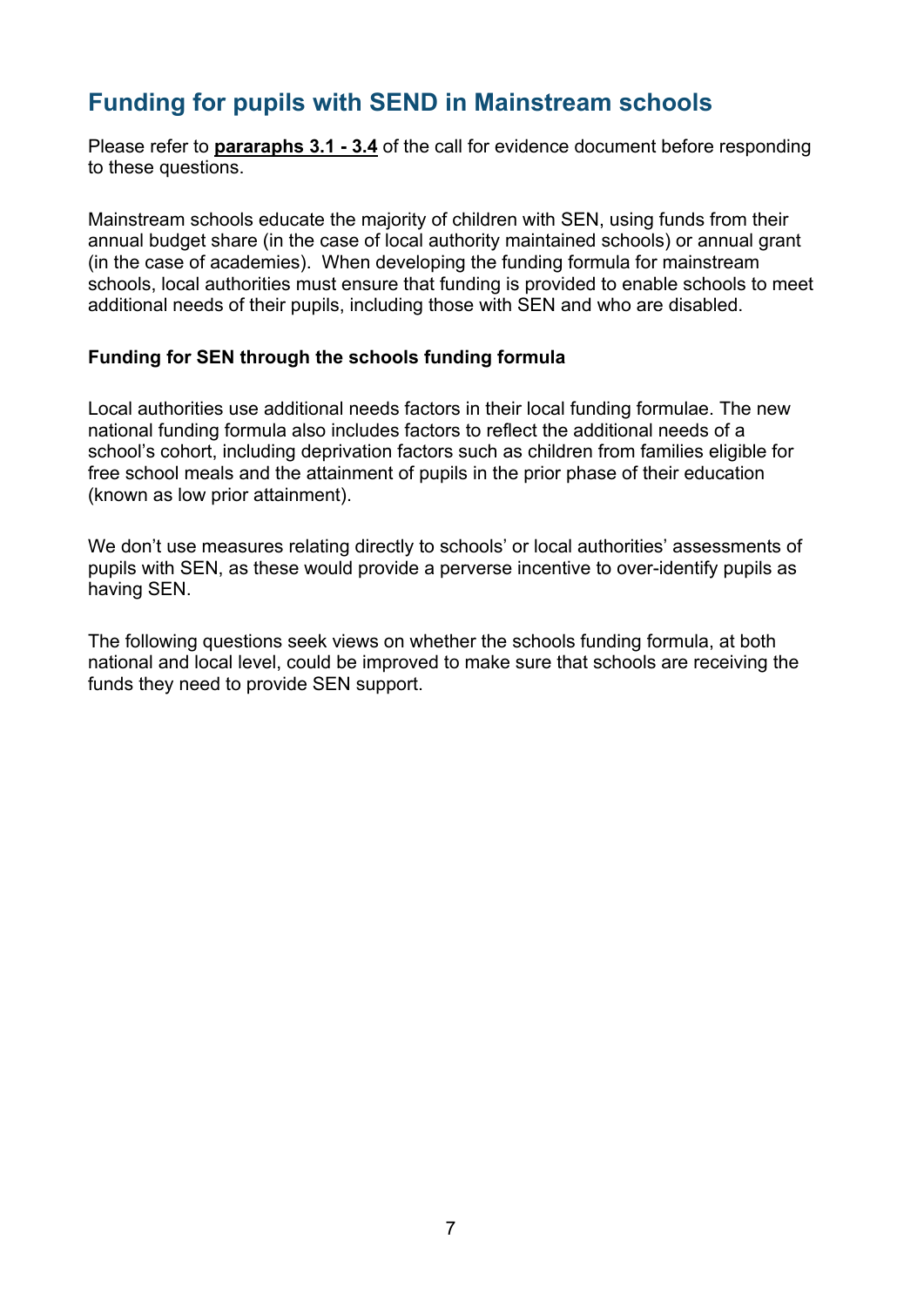**1) What formula factors are most important in providing schools with enough money to ensure they meet the needs of their pupils with SEN? Please rank the following factors in order of importance with 1 as the most important.**

| Factor                                                                                                                                                                             | Rank           |
|------------------------------------------------------------------------------------------------------------------------------------------------------------------------------------|----------------|
| Age-weighted pupil unit of funding                                                                                                                                                 | $\overline{4}$ |
| Low prior attainment†                                                                                                                                                              | 1              |
| IDACI† $\dagger$ – a measure of area<br>deprivation                                                                                                                                | 3              |
| Eligibility for free school meals $- a$<br>measure of deprivation relating to<br>individual children                                                                               | $\overline{2}$ |
| Mobility – additional funding for schools<br>that have a high proportion of pupils<br>who start at a school mid-year                                                               | 6              |
| Standard lump sum – intended to reflect<br>fixed costs of a school, however many<br>pupils and teachers are required                                                               | 5              |
| Other (please add below any other<br>factors you think are important for<br>ensuring that schools get an annual<br>budget that enables them to provide<br>appropriate SEN support) |                |

## **Further information**

† Low prior attainment is an important proxy measure that gives an indication of the number of pupils in a school who have achieved a low level of attainment in their previous phase of education. This has been used in local funding formulae, alongside deprivation measures, for a number of years, particularly as a proxy for the number of pupils with SEN. However, we recognise that prior attainment as a funding factor for SEN has limitations, and will not capture all pupils with SEN.

†† IDACI stands for Income Deprivation Affecting Children Index, and is a collation of different deprivation indicators produced by the Ministry of Housing, Communities and Local Government.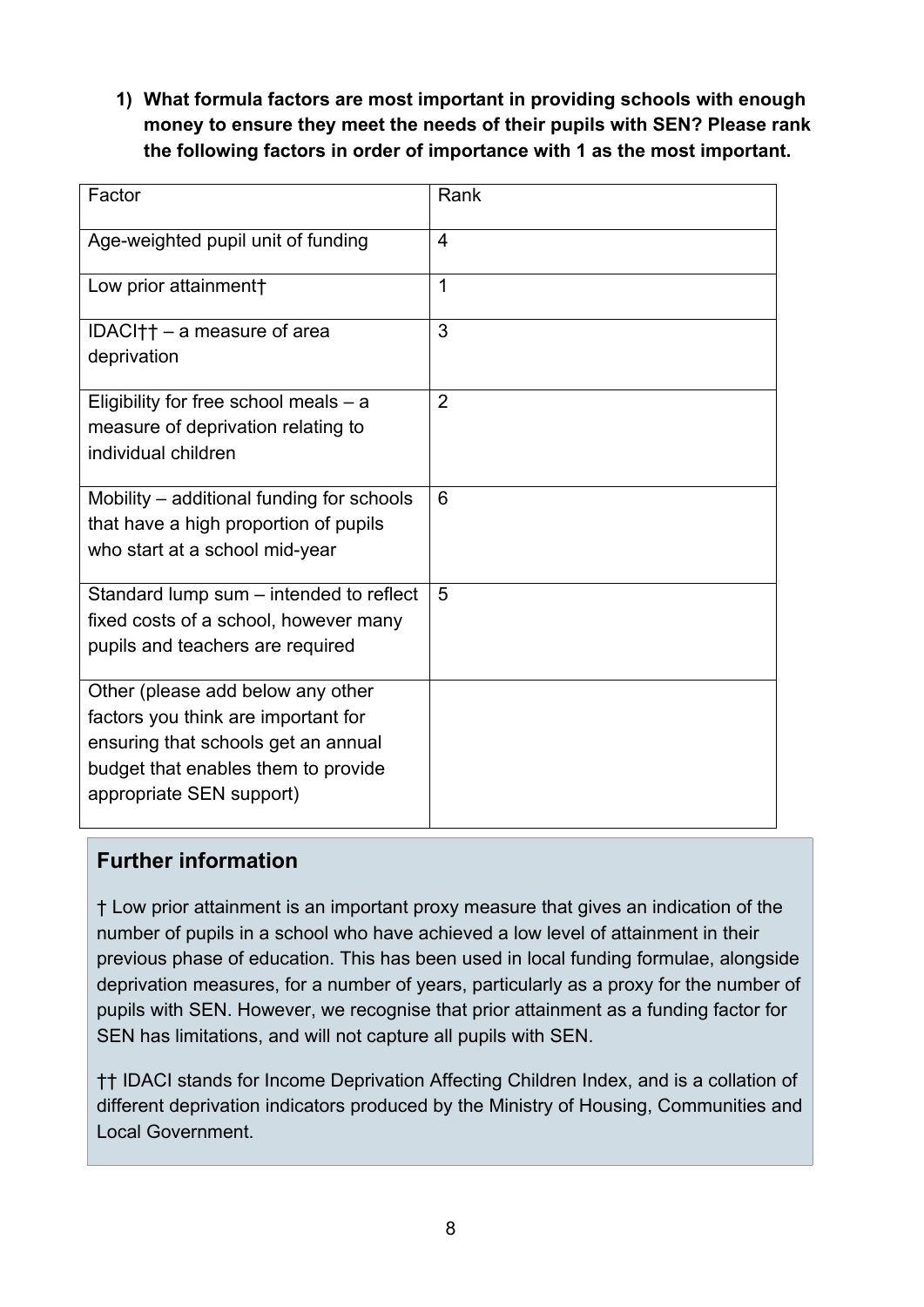# <span id="page-8-0"></span>**Funding for SEN through the schools funding formula**

Please refer to **paragraphs 3.5 - 3.12** of the call for evidence document before responding to these questions.

Low prior attainment is an important proxy measure that gives an indication of the number of pupils in a school who have achieved a low level of attainment in their previous phase of education. This has been used in local funding formulae, alongside deprivation measures, for a number of years, particularly as a proxy for the number of pupils with SEN. However, we recognise that prior attainment as a funding factor for SEN has limitations, and will not capture all pupils with SEN.

Nevertheless, we are exploring whether tiering this factor (introducing more than one level of prior attainment to differentiate between those who narrowly missed the standard or were at the bottom of their cohort) might improve our targeting of funding to those with the highest level of need. We would welcome views on this. Any specific proposals for changing this factor in future would be subject to further consultation.

- **2) Would allocating more funding towards lower attainers within the low prior attainment factor help to better target funding towards the schools that have to make more SEN provision for their pupils? Yes**
- **3) What positive distributional impact would this change in approach (e.g. creating tiers of low prior attainment) create for mainstream primary and secondary schools?**

The low prior attainment proxy is useful in that it does not create a perverse incentive to over-identify special educational needs from an attainment perspective. In terms of the 'tiered system', we would be concerned if the proposed way forward meant that a lower tier extracted funding from the existing tier, as this would put further pressure on the already existing burden of an insufficient notional budget for some schools.

## **4) Would such a change in approach introduce any negative impact for mainstream primary and secondary schools?**

The one area that is likely to be significantly impacted is the ability to meet the growing and more complex needs of children and young people in mainstream settings who are cognitively able, but are suffering with a range of challenges across two broad areas of need; social, emotional and mental health (SEMH) and communication and interaction, specifically ASD.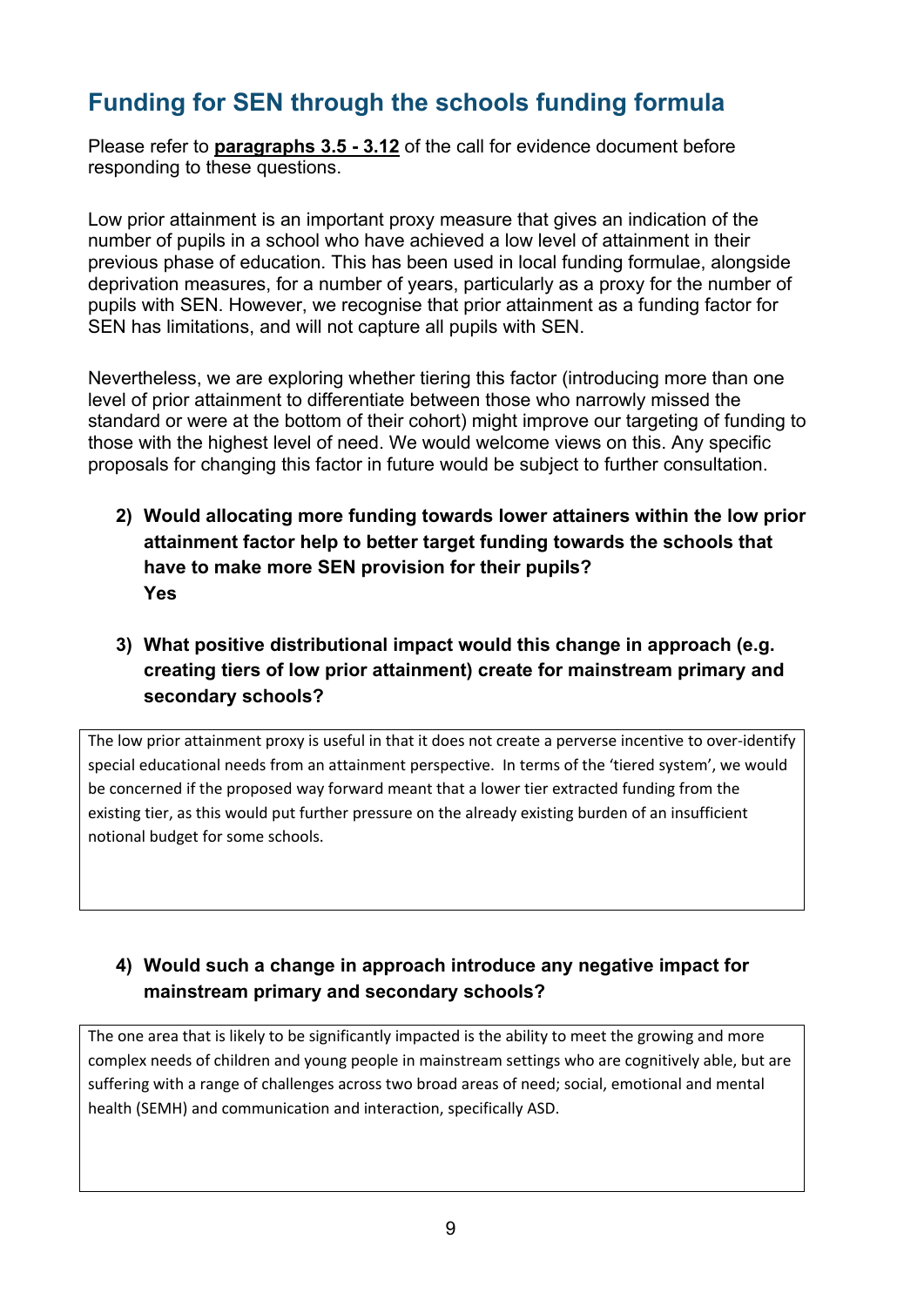## <span id="page-9-0"></span>**Targeted funding and support for SEN provision in schools**

Please refer to **pararaphs 3.13 - 3.18** of the call for evidence document before responding to these questions.

Many local authorities make available to mainstream schools additional funding from their high needs budget, to support schools who have more pupils with SEN than the local formula may suggest. Local authorities have budgeted to spend £57 million on this in 2018-19.

We would like to gather views on whether the targeting of extra SEN funding to specific mainstream schools, to take into account their particular cohort of pupils with SEN or disabilities, should be more standardised.

#### **5) Please indicate whether you agree or disagree with the statements below, and in the comments box give the advantages and disadvantages of your preferred approach. Please Tick (✔)**

| Statement                                                                                                                                                                                                                                                    | Agree | <b>Disagree</b> | Neither agree nor<br>disagree |
|--------------------------------------------------------------------------------------------------------------------------------------------------------------------------------------------------------------------------------------------------------------|-------|-----------------|-------------------------------|
| Local authorities should retain the flexibility<br>to develop, in consultation with their<br>schools, their own method of targeting extra<br>SEN funding to schools that need it.                                                                            | Y     |                 |                               |
| Central government should provide more<br>guidance for local authorities on how they<br>should target extra SEN funding to schools,<br>but local authorities should remain<br>responsible for determining the amounts in<br>consultation with their schools. | Υ     |                 |                               |
| Central government should prescribe a<br>consistent national approach to the targeting<br>of additional funding to schools that have a<br>higher proportion of pupils with SEN and/or<br>those with more complex needs.                                      |       | Y               |                               |

**Comments**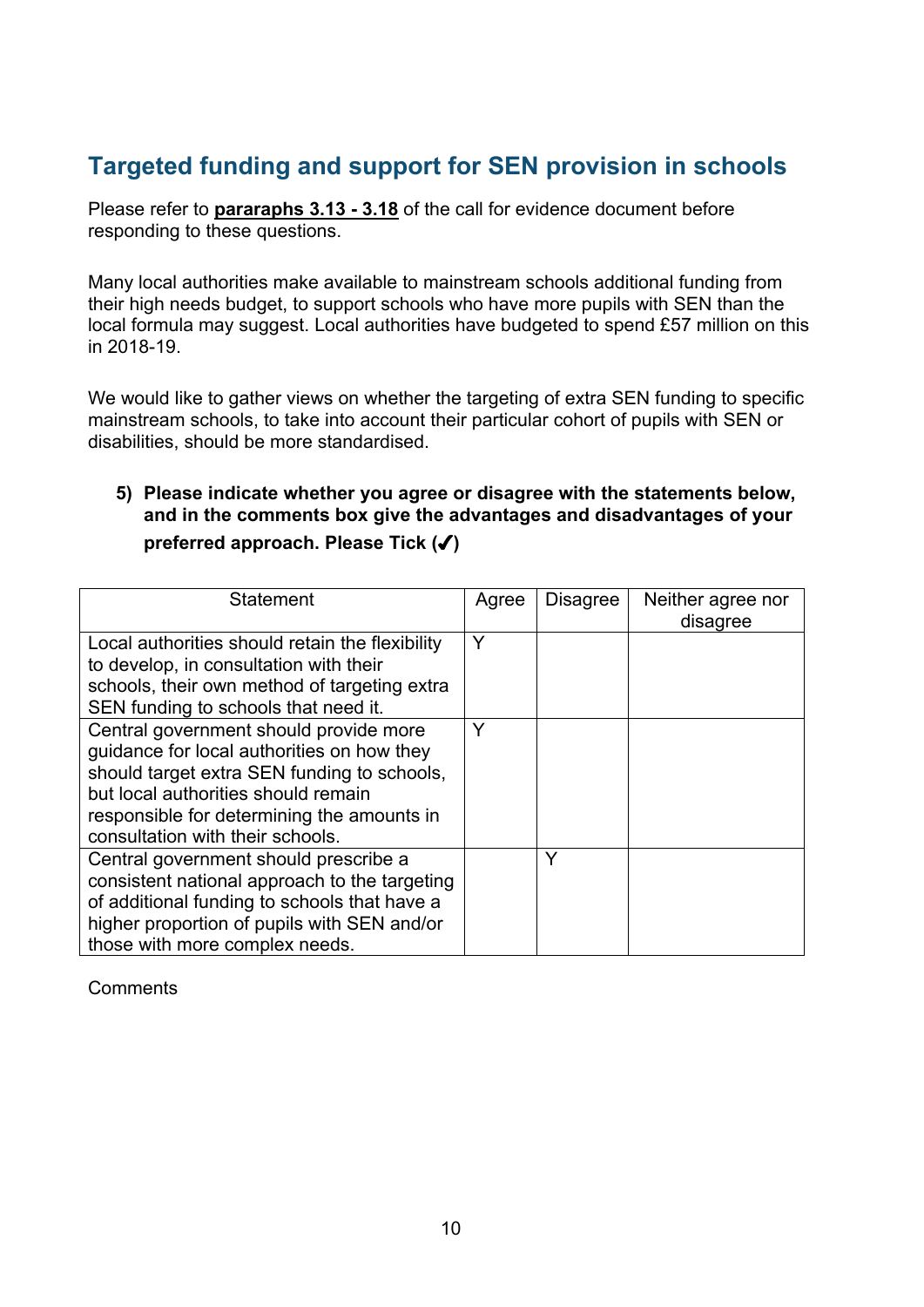Historically Bromley has not made use of this facility, but would want to reserve the right to do so in the future should the need arise. However whilst the LA would welcome further guidance from central government regarding this, we would not want to see this becoming too prescribed as it would inevitably lose the flexible approach that this requires in order to be able to react to local need.

# <span id="page-10-0"></span>**The notional SEN Budget**

Please refer to **pararaphs 3.19 - 3.24** of the call for evidence document before responding to these questions.

For the last 20 years or so, mainstream schools' funding has included the identification of a notional SEN budget that is intended to indicate an approximate amount within the school's overall funding for meeting the costs of the provision for supporting children with SEN (notionally up to £6,000 per pupil).

Some have questioned how meaningful this is for schools, particularly given the range of different approaches local authorities take in calculating the notional SEN budget, and because it is notional and not widely understood, and also taking into account the extent to which schools feel their overall budgets are stretched. Others argue that it is important to have an amount identified so that funding intended for pupils with SEN is not spent on other provision. Currently information about schools' notional SEN budgets is published.

**6) Is it helpful for local authorities to continue to calculate a notional SEN budget for each school, and for this information to be published, as now? Please Tick (✔)**

| Very helpful                  |  |
|-------------------------------|--|
| Somewhat helpful              |  |
| Neither helpful nor unhelpful |  |
| Somewhat unhelpful            |  |
| Very unhelpful                |  |

**7) For those responding from a school, who in your school(s) is involved in decisions about spending from the school's notional SEN budget?**

| Governors                |  |
|--------------------------|--|
| Head teacher / principal |  |
| Senior leadership team   |  |
| <b>SENCO</b>             |  |
| <b>Teachers</b>          |  |
|                          |  |

**Please Tick (✔) all that apply – n/a**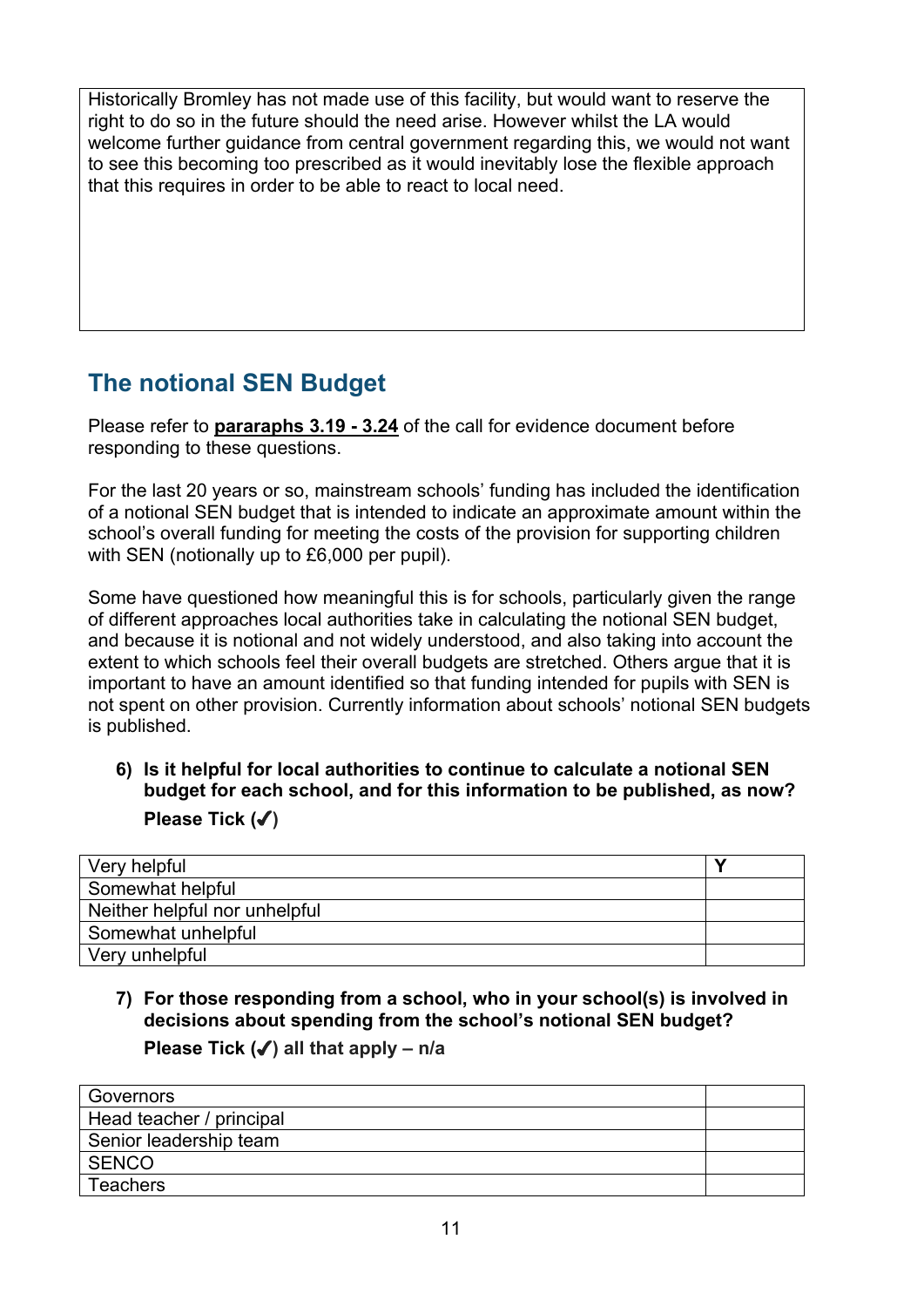Other (Please comment)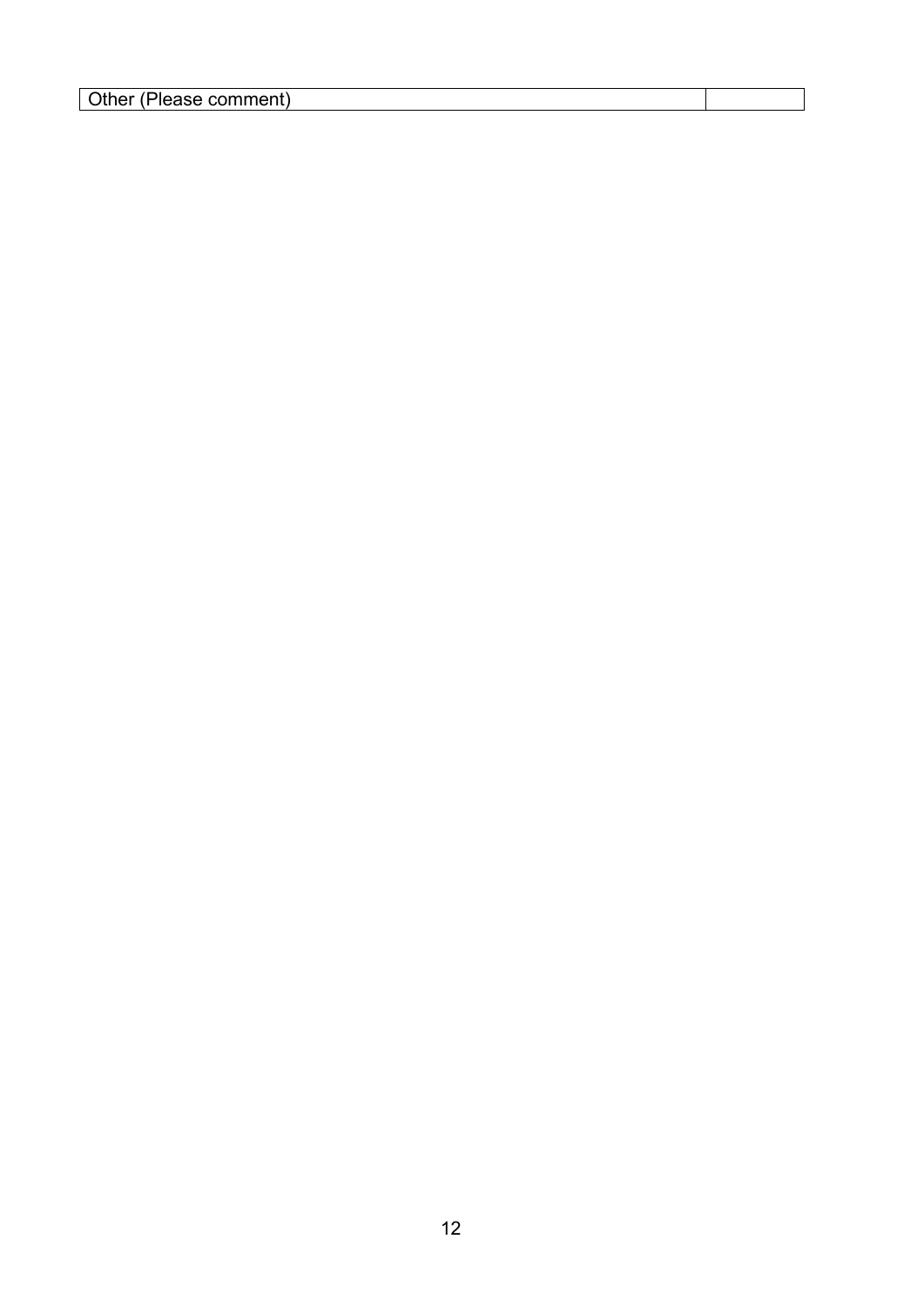**8) Should the national funding formula for schools include a notional SEN budget, or a way of calculating how much of each school's funding is intended to meet the costs of special provision for pupils with SEN?**

**Yes**

#### **Do you have any further comments on the notional SEN budget?**

A nationally led SEN notional budget across the country provides consistency in understanding the system and supports more equality for children and young people when moving schools/locations. This does however rely on schools utilising the SEN notional budget in a consistent way and being more open and transparent about their approaches. It would be useful if updated benchmarking were to be carried out and for there to be a national framework in place for the use of funds. Local areas must (under the SEND Code of Practice) set out the local offer, often called ordinarily available provision. It would be useful for there to be a nationally threshold of what should be included in the ordinarily available provision, leaving flexibility to account for local differences i.e. sensory support service, or an ASD specific service which might be in place.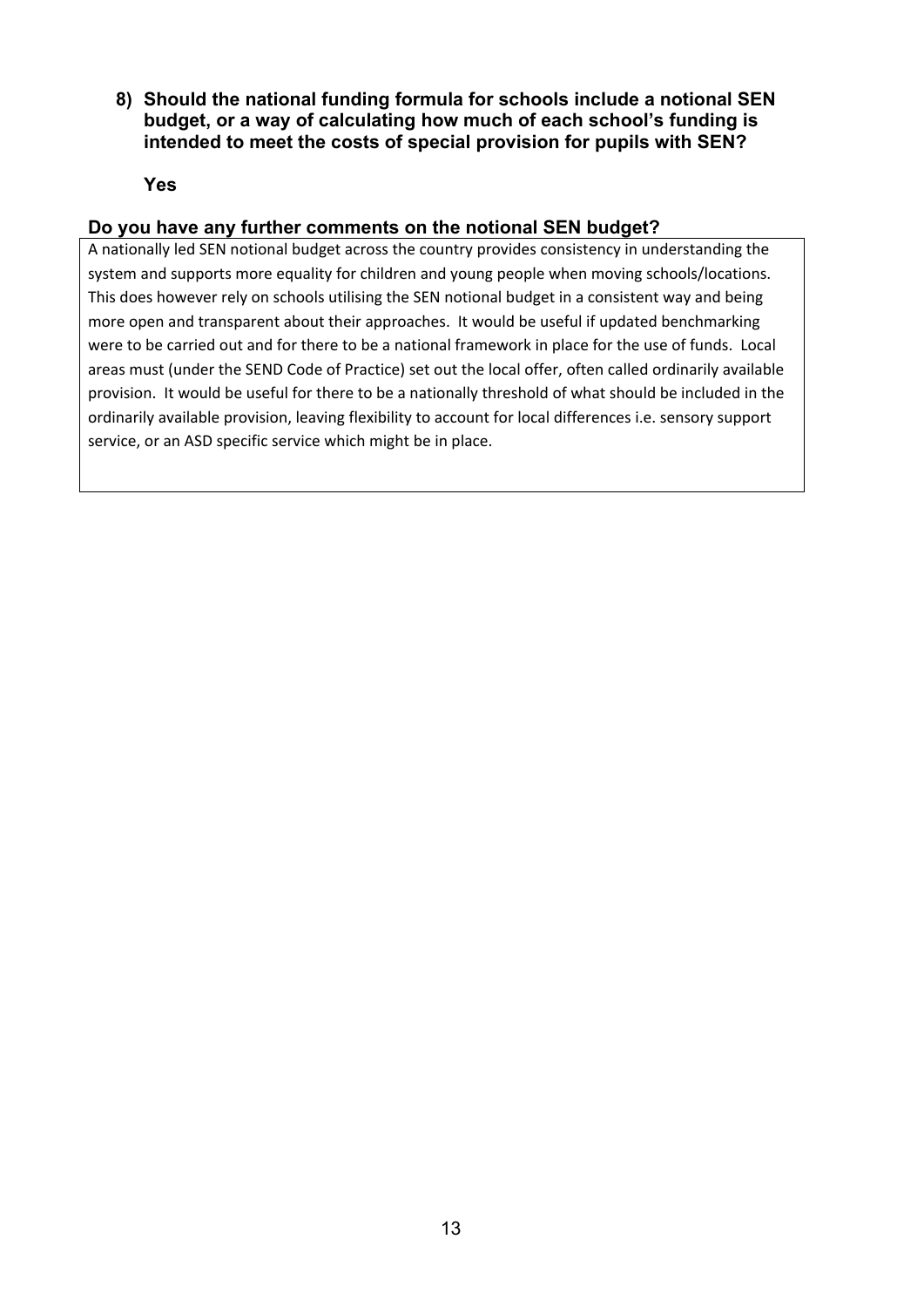## <span id="page-13-0"></span>**The £6,000 threshold**

Please refer to **pararaphs 3.25 - 3.34** of the call for evidence document before responding to these questions.

From 2013-14 the school and high needs funding system was changed to bring in a more consistent approach. Local authorities were required to provide schools with sufficient resources through the formula to meet the costs of their pupils' additional SEN support up to £6,000. Schools could access high needs top-up funding for the costs of support in excess of this common threshold. In this way schools would have the resources to meet the costs of supporting those with lower level needs, and – through the top-up funding – the excess costs of those with more complex needs.

The arrangements from 2013 were intended to reduce the perverse incentive for schools in some areas to argue for increased costs of support so that they would have the full costs met. The introduction of the £6,000 threshold was also intended to encourage schools to meet lower level SEN without the need to "label" pupils as having SEN either to receive additional funding from the local authority or to drive placement decisions.

We have heard from schools about their increasing difficulties in meeting the costs of SEN support up to £6,000. We recognise that costs have risen since 2013. We want to know whether the difficulties that schools have brought to our attention are simply a reflection of a shortage of funding to meet those costs, or whether the level or operation of the £6,000 threshold needs to be reviewed.

We are therefore keen to hear views on whether the threshold should be altered. Changing the threshold for top-up funding within the current system would mean changes in the distribution of funding between schools funding and high needs funding through the national funding formula and consequent changes in the expectations we would have on the special provision made by schools and local authorities respectively. It is clear, therefore, that we would need to approach any change very carefully, with a clear understanding of the impact, and on how any adverse impact could be avoided.

A lower threshold would imply schools making a lower level of provision for pupils with SEN before accessing top-up funding from the local authority, but would therefore require more funding from local authorities' high needs budgets. It has been argued that this would encourage schools to make more provision available for children with SEN because they would be able to access additional resources more readily, and that this would ultimately reduce the demand for special school places.

A higher threshold would imply schools making more provision for pupils with SEN from their budgets, requiring a higher level of funding allocated through the schools funding formula (and in particular the additional needs factors), before accessing top-up funding. Some think this would be beneficial because it would not only give schools greater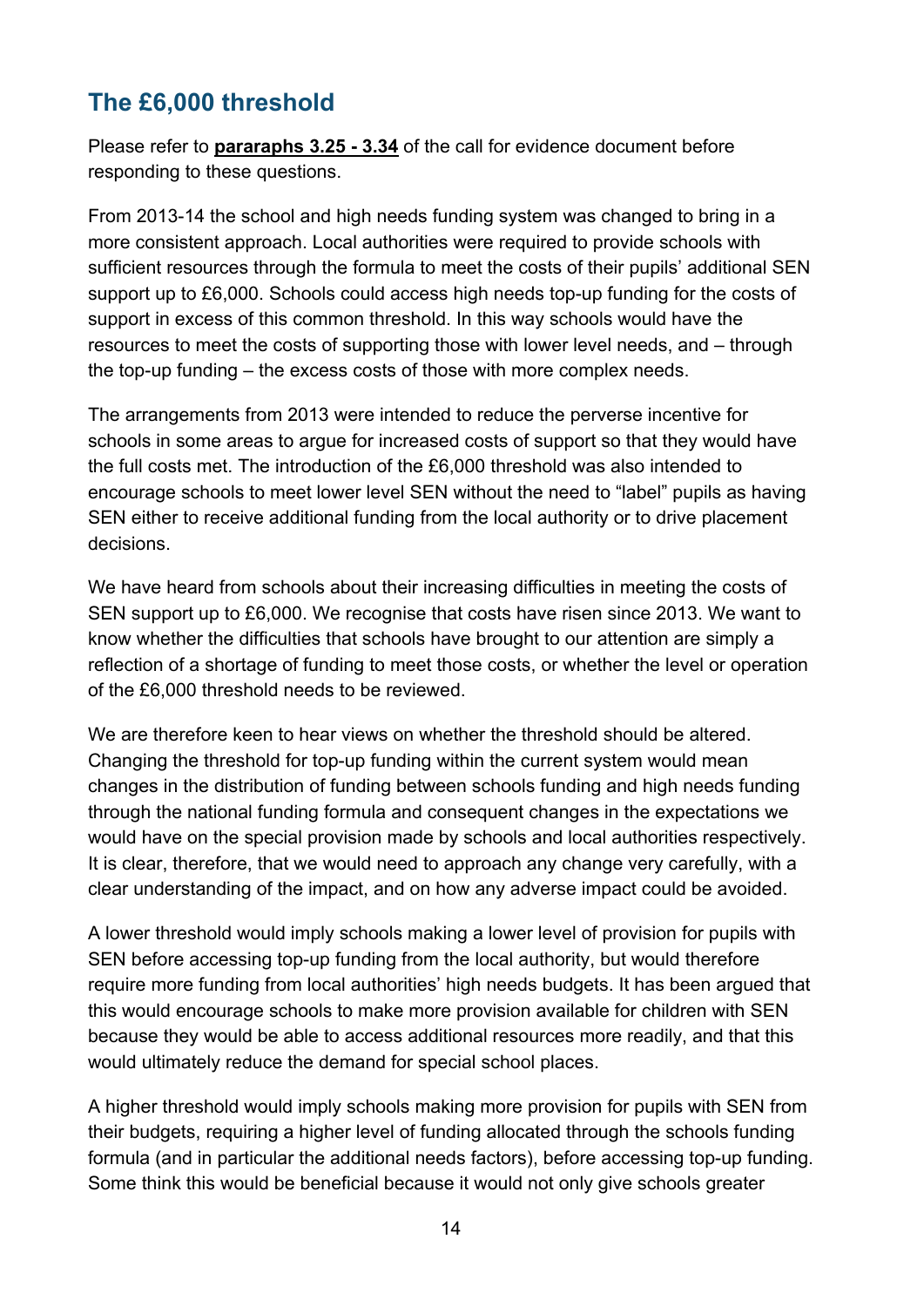control over the available resources, but also reduce the demand on local authorities' high needs budgets, and possibly reduce the requests for education, health and care needs assessments where these might be sought primarily for financial reasons.

We are also keen to understand whether schools in particular circumstances are finding the £6,000 threshold more difficult to operate than others. If there are this could mean either changes to the operation of the threshold, or changes to the way that local authorities target funding from their high needs budgets.

## **9) Please indicate whether or not you agree with the following statements. Please Tick (✔)**

|                                                      | <b>Agree</b> | <b>Disagree</b> | <b>Not Sure</b> |
|------------------------------------------------------|--------------|-----------------|-----------------|
| The level of the threshold makes little or no        | Y            |                 |                 |
| difference to the system for making special          |              |                 |                 |
| provision: it is the level of funding available to   |              |                 |                 |
| schools and local authorities that is crucial.       |              |                 |                 |
| The £6,000 threshold should be lower, so that        |              |                 | Υ               |
| schools do not have to make as much provision for    |              |                 |                 |
| pupils with SEN from their annual budgets, before    |              |                 |                 |
| they access top-up funding from the local authority. |              |                 |                 |
| The £6,000 threshold should be higher, so that       |              |                 | Υ               |
| schools have to make more provision for pupils with  |              |                 |                 |
| SEN from their annual budgets, before they access    |              |                 |                 |
| top-up funding from the local authority.             |              |                 |                 |
| The operation of the £6,000 threshold should take    | Y            |                 |                 |
| account of particular circumstances.                 |              |                 |                 |

## **Further information**

†This implies a change in the balance of funding between schools and local authorities, with more going to the latter to support higher levels of high needs top-up funding.

††This implies a change in the balance of funding between schools and local authorities, with more resources going to schools to support higher levels of special provision.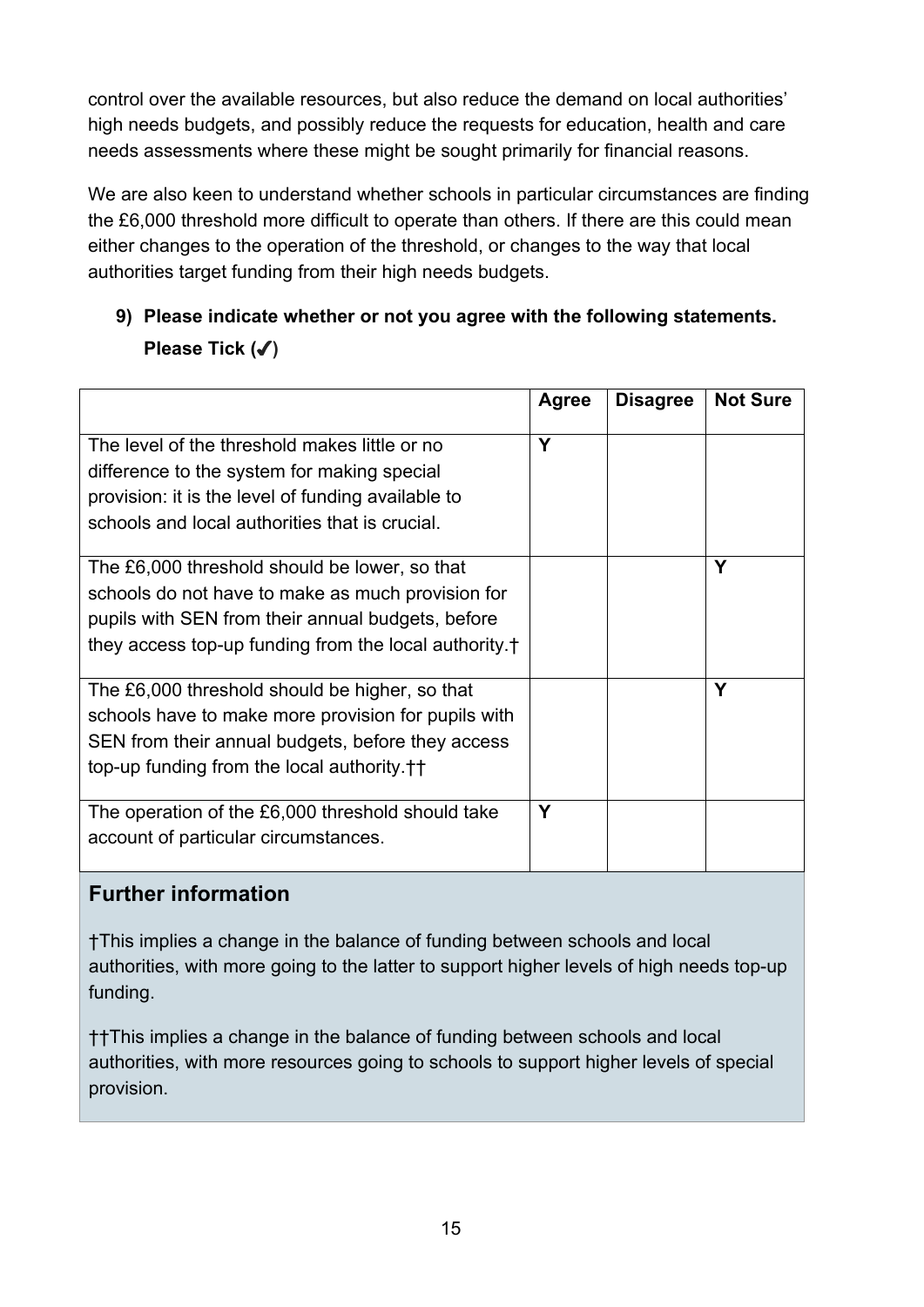**10) If you have agreed with the final statement in question 9, please indicate below which circumstances you think would be relevant for a modified threshold or different funding arrangement.**

|                                                       | Yes | <b>No</b> | Not Sure |
|-------------------------------------------------------|-----|-----------|----------|
| Schools that are relatively small.                    |     |           | ٧        |
| Schools that have a disproportionate number of pupils |     |           | Υ        |
| with high needst or EHC plans.                        |     |           |          |
| When pupils with EHC plans are admitted to a school   |     |           | V        |
| during the year, which may create unintended          |     |           |          |
| consequences. <sup>++</sup>                           |     |           |          |
| Other (please specify below)                          |     |           |          |

## **Further information**

†Those requiring provision costing more than £6,000, where the school has to fund the first £6,000 of costs, with the excess costs met by top-up funding from the local authority's high needs budget

††For example, driving up demand for EHC plans at the pupil's previous school. Please also indicate if you think this should operate differently for in-year admissions, rather than normal transition times.

#### **Comments:**

NB –need further information from SEN regarding potential overall impact on LA for each of the options.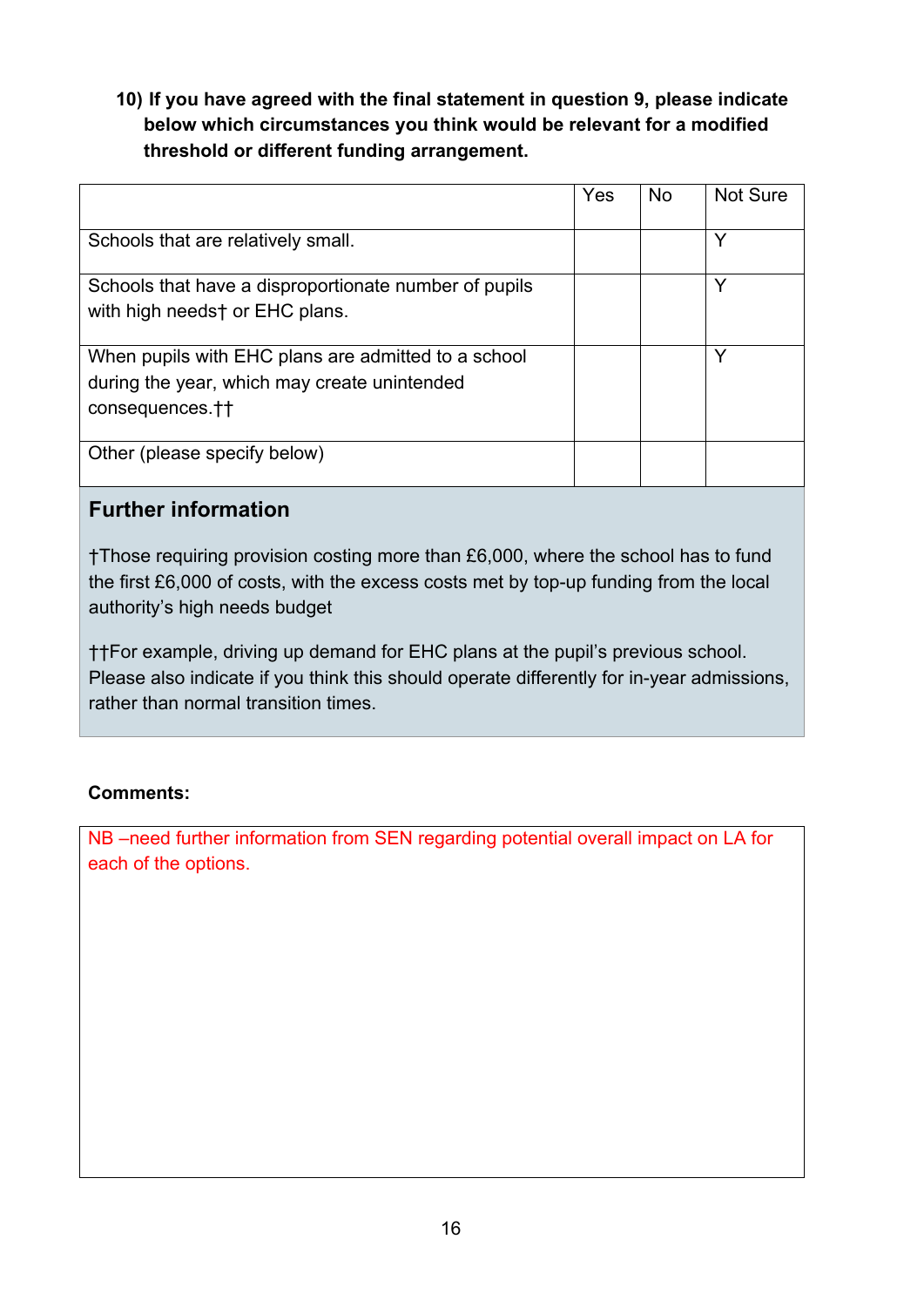## <span id="page-16-0"></span>**Provision for pupils with SEN in mainstream schools**

Please refer to **pararaphs 3.35 - 3.40** of the call for evidence document before responding to these questions.

The Children and Families Act requires schools, other providers, and local authorities to co-operate with each other in preparing and publishing the "local offer" of provision and services for children and young people with SEN and disabilities. This must be done working with parents and young people. The local offer should include a description of the SEN support ordinarily available in each school, including primary and secondary mainstream schools, as well as additional services and provision provided by the local authority and other agencies external to the school. In addition, all maintained schools and academies must publish information on their websites about their arrangements for supporting pupils with SEN.

We would like to know more about how well the local offer of special provision is understood and communicated.

#### **11)If you are responding on behalf of a school, do you have a clear understanding about what provision is "ordinarily available" to meet pupils' special educational needs in your school? Yes / No**

**Comments:**

**N/A**

#### **12)How is this determined?**

**Please Tick (✔)**

| On a school-by-school basis              |  |
|------------------------------------------|--|
| As part of a multi-academy trust         |  |
| Part of a whole-local authority approach |  |
| Part of a cluster of schools             |  |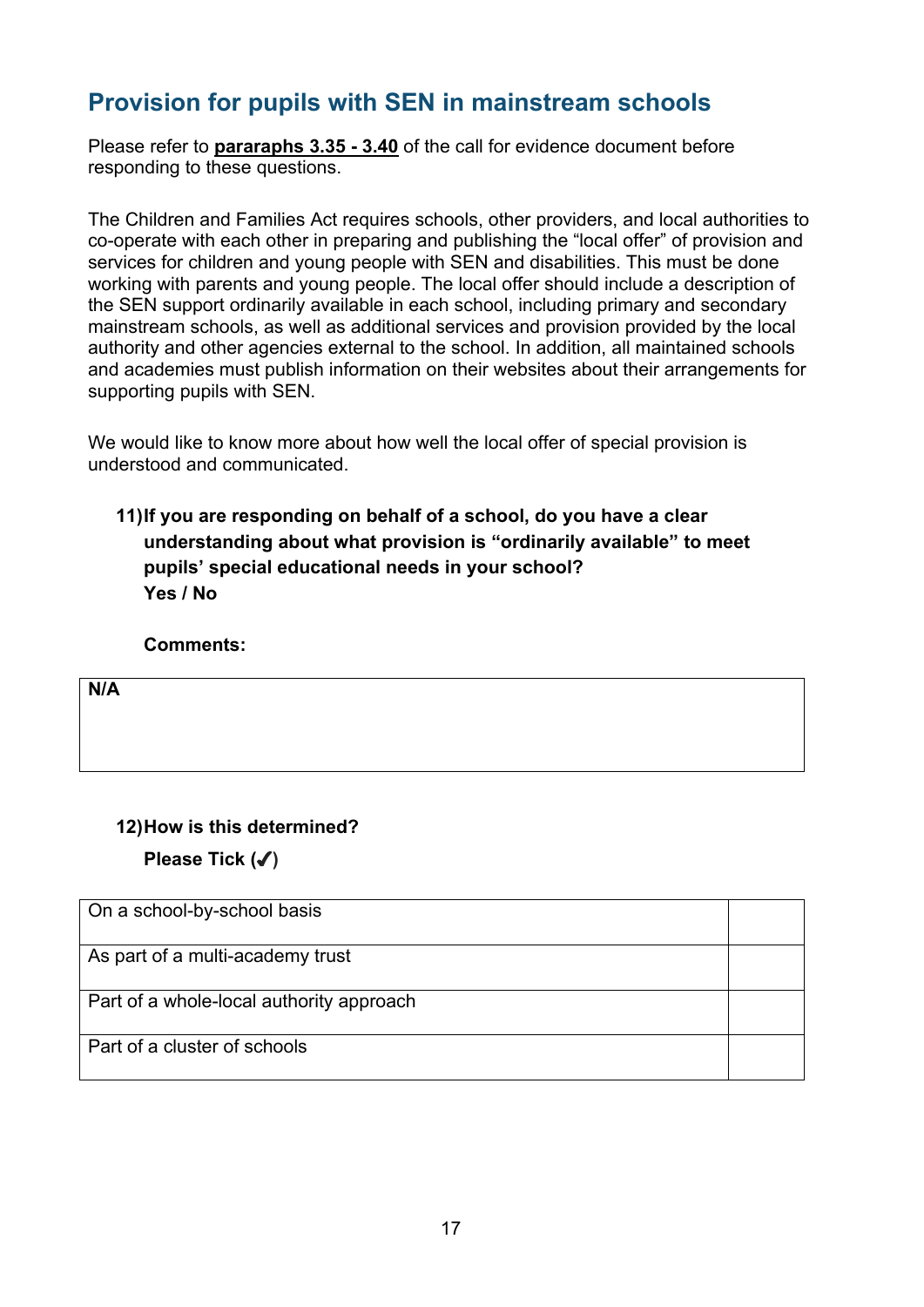## **13)How is this offer communicated to parents? Please Tick (✔) all that apply.**

| School's published SEN information report  |  |
|--------------------------------------------|--|
| Published local offer,                     |  |
| Discussions between teacher(s) and parents |  |
| Discussions between SENCO and parents      |  |
| Other (please specify)                     |  |

If the offer is publicly available, please provide a web link.

## **14) Does your local authority make it clear when a child or young person requires an education, health and care (EHC) plan? Yes / No / Not sure**

#### **15)How is this articulated?**

| Published local offer                     |  |
|-------------------------------------------|--|
| School's published SEN information report |  |
| Other publicly available document         |  |
| Unpublished local authority policy        |  |

If this is publicly available, please provide a web link.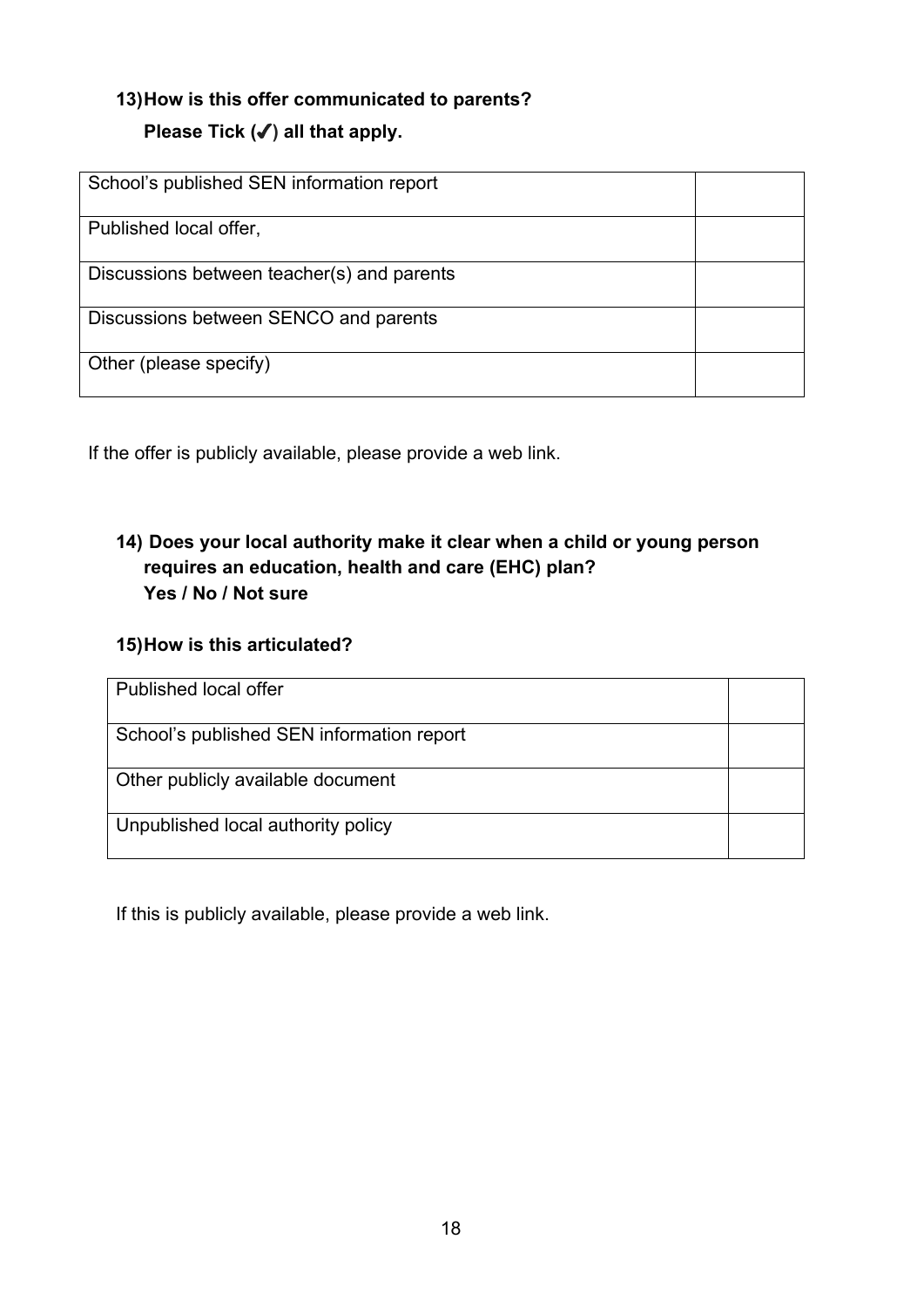## <span id="page-18-0"></span>**Funding for pupils who need alternative provision (AP) or are at risk of exclusion from school**

Please refer to **pararaphs 4.1 - 4.9** of the call for evidence document before responding to these questions.

Local authorities are responsible for arranging suitable education for children who – because of permanent exclusion, illness or other reasons – would not receive suitable education, without such arrangements being made. Schools arrange AP for pupils through off-site directions to improve their behaviour and for pupils who have been subject to a fixed-period exclusion of more than five school days.

Local authorities are responsible for funding AP they arrange for children who have been permanently excluded from school. Schools usually contribute to or pay the full costs of AP they arrange for pupils who are on their roll. Local authorities can recover funding from schools who permanently exclude a child, but this is rarely the same as the cost of the pupil's subsequent education in AP.

We are interested to gather evidence about whether current high needs funding arrangements empower local authorities, schools and providers to intervene early for children at risk of exclusion from school, provide high quality AP and take collective responsibility for delivering best value from the funding available from the high needs and schools' budgets.

## **16)Please indicate your agreement or disagreement with the following statements. Please Tick (✔)**

|                                                                                                                                                                                                      | Strongly        | Somewhat | <b>Not</b> | Somewhat | Strongly |
|------------------------------------------------------------------------------------------------------------------------------------------------------------------------------------------------------|-----------------|----------|------------|----------|----------|
|                                                                                                                                                                                                      | <b>Disagree</b> | disagree | sure       | agree    | agree    |
| The current funding<br>arrangements help schools, local<br>authorities and AP to work<br>together and to intervene early<br>where such action may avoid the<br>need for permanent exclusion<br>later |                 | Y        |            |          |          |
| The current AP funding<br>arrangements help schools and<br>AP to reintegrate children from<br>AP back into mainstream<br>schooling where this is<br>appropriate                                      |                 | Y        |            |          |          |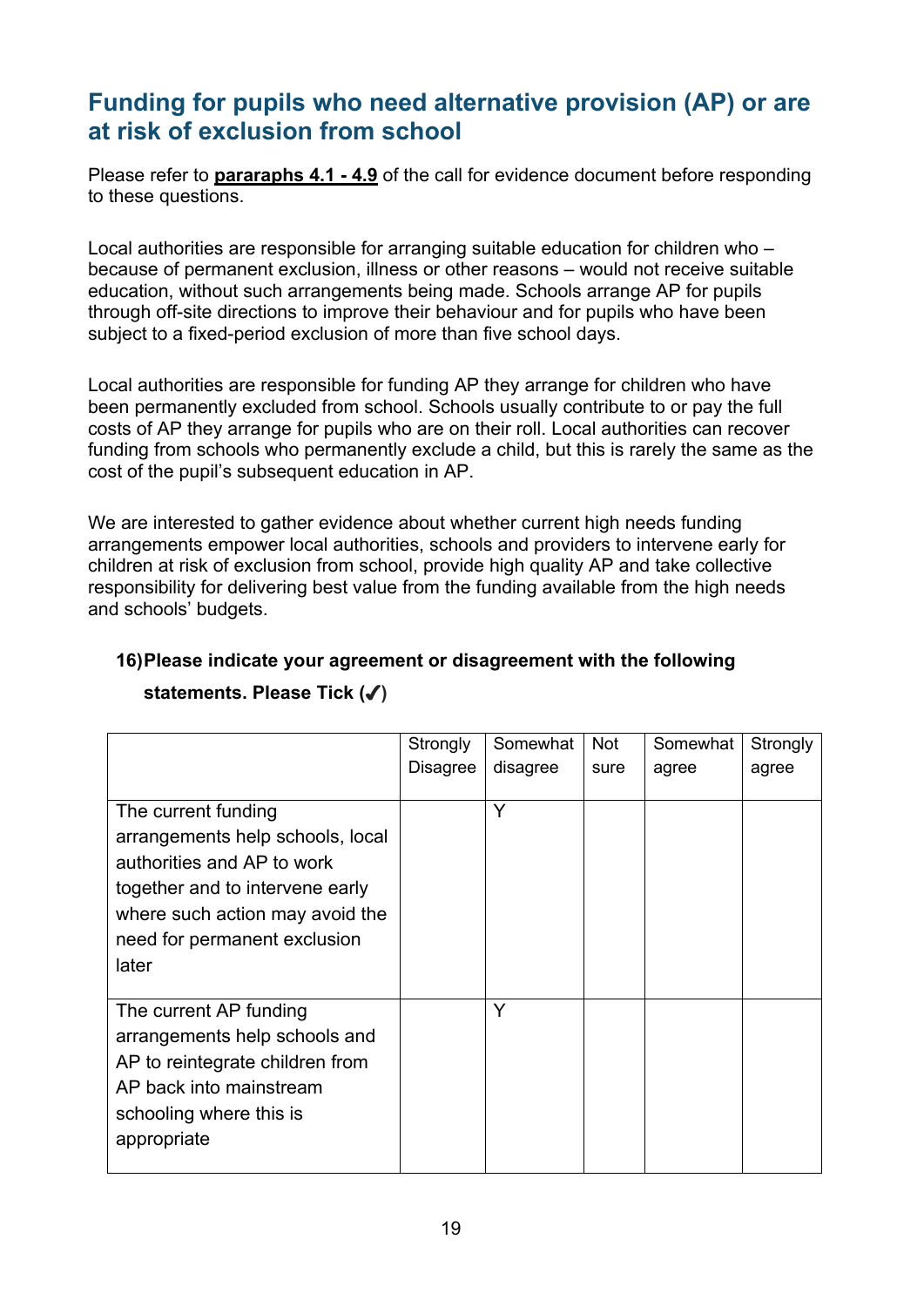#### **17)How could we encourage more collaboration between local authorities, schools and providers to plan and fund local AP and early intervention support?**

A more devolved funding model should be considered aligned to school accountabilities for the educational outcomes of pupils. A defined AP/SEMH budget within the High Needs funding based on national benchmarks and invested locally via the schools forum would encourage local partnership working, collective responsibility and joint endeavour to plan effective AP provision in local areas

**18)What changes could be made to improve the way that the AP budget is spent, to better enable local authorities, schools and providers to use the local AP budget to provide high quality AP, intervene early to support children at risk of exclusion from school, or reintegrate pupils in AP back into mainstream where appropriate?**

Improve commissioning of AP by providing certainty of future funding levels to allow better commissioning over longer timescales - 5 year+ and more long term planning. This will encourage new AP providers and help to develop the AP market in local areas and also allow existing AP providers to develop their services and staffing without the constant concerns over future funding.

Local Partnerships established between LA's, schools and AP partners and supported via a new funding model with a remit to understand local context on pupil need and plan interventions and places locally. This could include financial disincentives to exclusion and incentives on the reintegration of pupils back to mainstream

**19)Please use the box below to share any examples of existing good practice where local authorities, schools and AP settings have worked together effectively to use the AP budget to provide high quality AP, intervene early to support children at risk of exclusion from school, or reintegrate pupils in AP back into mainstream where appropriate.**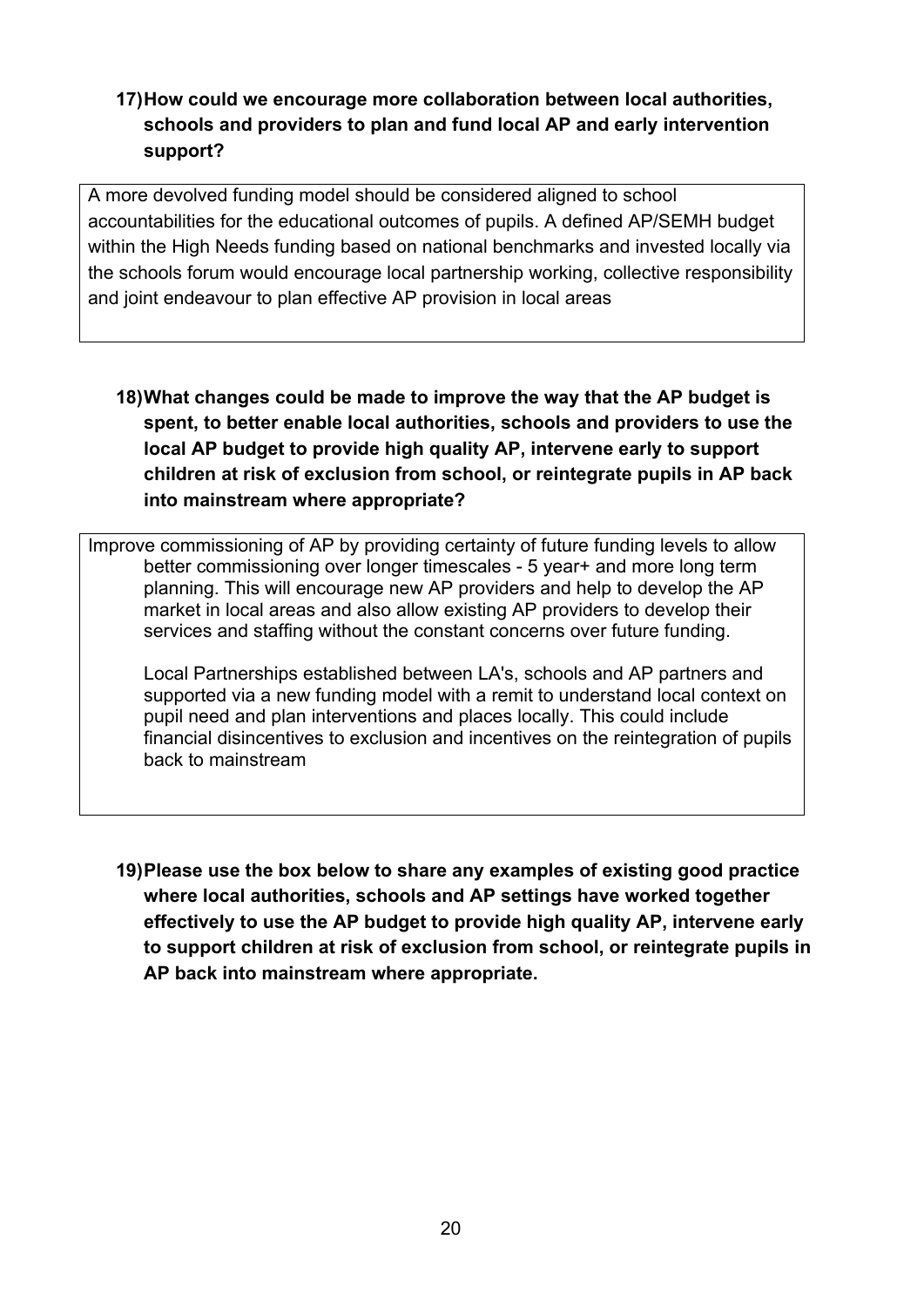Primary outreach service and KS4 vocational offer established recently which was agreed in partnership by the LA, schools and AP provider is an example of good partnership working in this area. Certainty of future funding within a defined budget needs to be provided to ensure sustainablility.

## <span id="page-20-0"></span>**Funding for students with SEN in further education**

Please refer to **pararaphs 5.1 - 5.9** of the call for evidence document before responding to these questions.

We would welcome views from colleges, schools and other providers of post-16 education, as well as from local authorities and organisations representing these providers, on any ways in which the operation of the funding system is acting as a barrier to young people's preparation for adulthood. Evidence from young people and their parents would also be welcome.

We are also planning a short focused consultation early in the summer of 2019 on specific proposals for a limited number of more technical changes to the operation of the funding arrangements for special post-16 institutions.

- **20)Are there aspects of the operation of the funding system that prevent young people from accessing the support they need to prepare them for adult life? Not sure**
- **21)Notwithstanding your views about the sufficiency of funding, please describe any other aspects of the financial and funding arrangements that you think could be amended to improve the delivery of provision for young people with SEN.**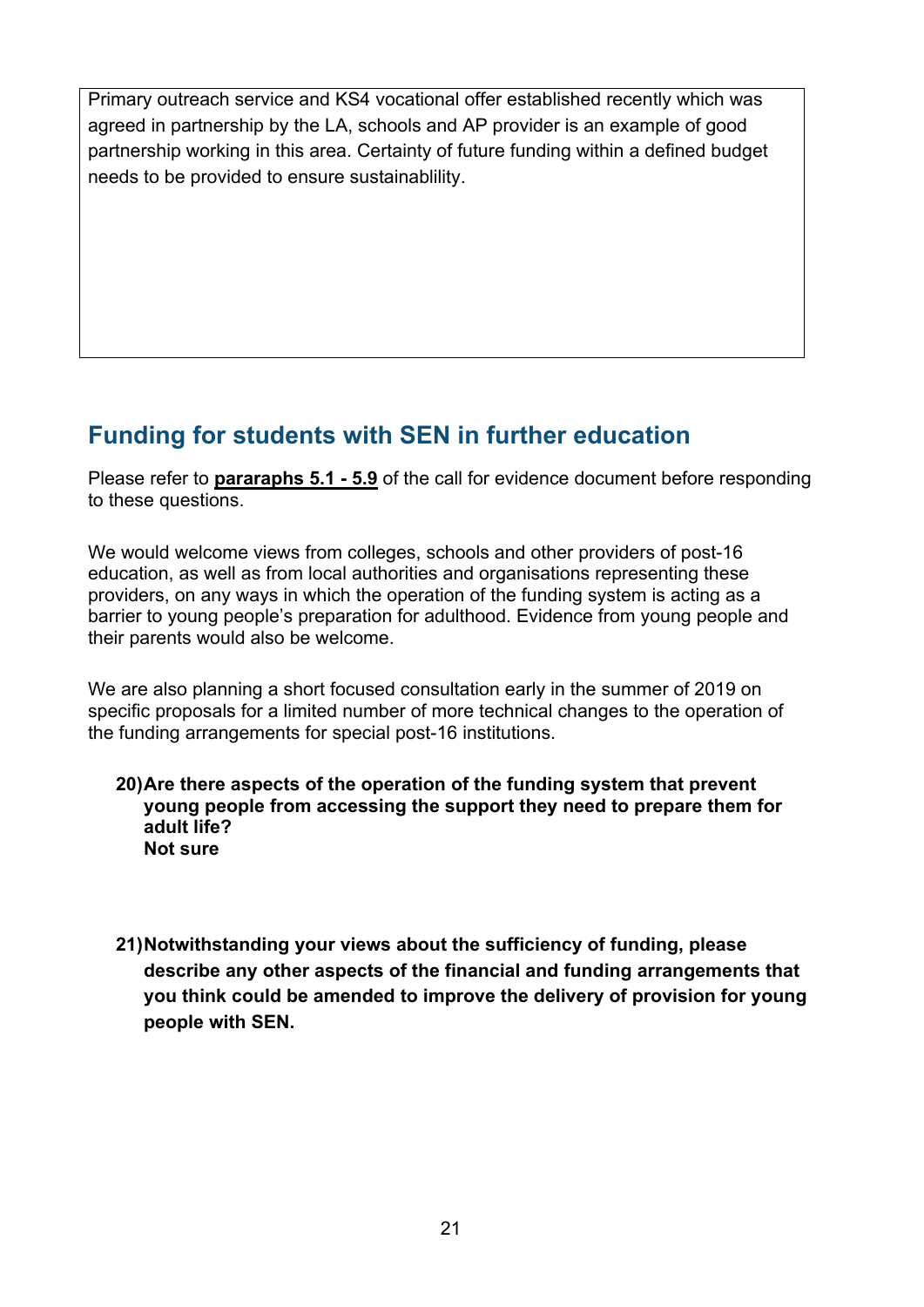#### As above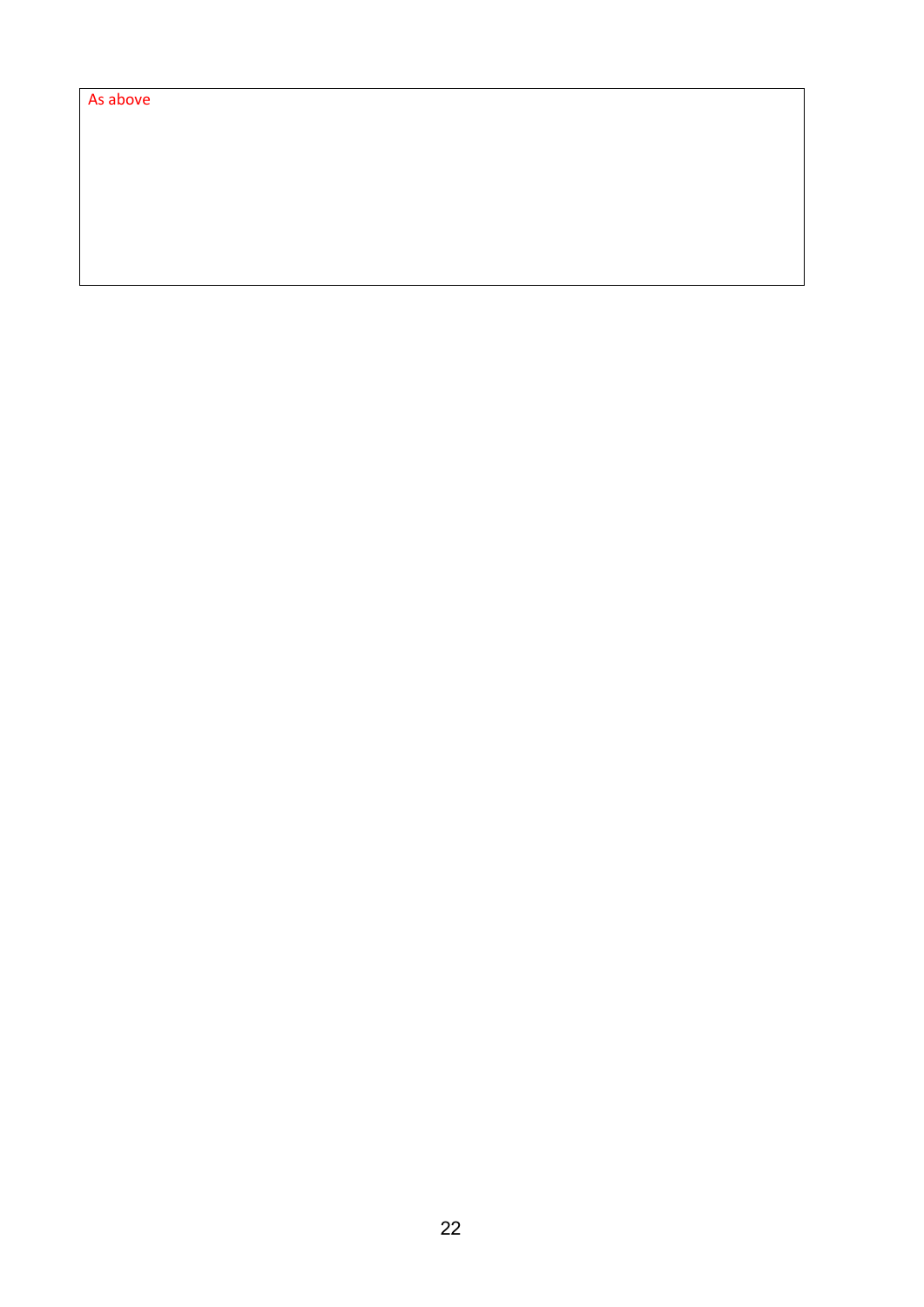#### **22)If you are able to provide any examples where local authorities and colleges have worked together effectively to plan provision to meet the needs for SEN support and high needs, please describe these below.**

We have been working with our mainstream Secondary Head Teachers and are now progressing opportunities to have in place a new vocational pathway for Bromley KS4 students for Sept 2019. The offer will provide a diverse vocational offer, including high quality pastoral support, that leads to credible post 16 options.

LBB are working in partnership with the Secondary Head Teachers and London South East Academies Trust (LSEAT) to put this offer in place, with the final proposal yet to be endorsed through Members.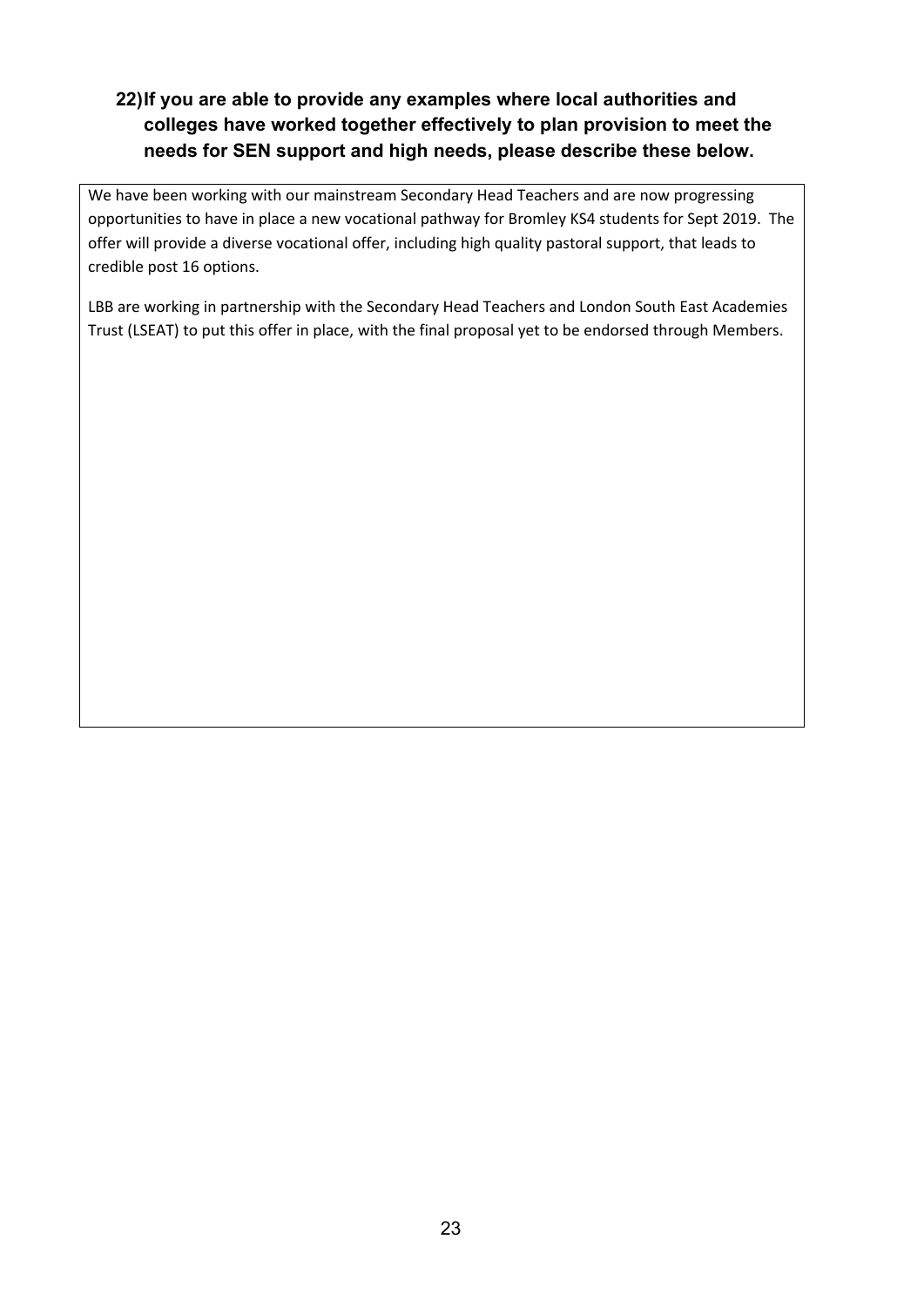## <span id="page-23-0"></span>**Improving early intervention at each age and stage to prepare young people for adulthood sooner**

Please refer to **pararaphs 6.1 - 6.7** of the call for evidence document before responding to these questions.

We want to understand whether the current operation of the funding system is creating a financial perverse incentive to resist a commitment of resources or restrict the availability of services when problems first arise, when such spending could in fact lead to a longer-term reduction in the complexity of support needed, and so longer-term savings. In a system that is intended to secure outcomes that imply a reducing need for support for many young people, as they prepare for employment and living more independently, it would be perverse if the lack of resources at one stage was leading to increasing costs later.

We are therefore keen to gather evidence on the extent to which financial and funding arrangements are driving the escalation of costs, and preventing those making spending decisions from taking an "invest-to-save" approach that leads to reducing costs in the longer term. If they are, we would appreciate views on how the arrangements could be changed to address this.

#### **23)Are the current funding or financial arrangements making early intervention and prevention more difficult to deliver, causing costs to escalate? Yes**

Transition to adult social care – although not really relevant to mainstream HNB, more specialist so may be more applicable to expand the Summer 2019 consultation that they have indicated.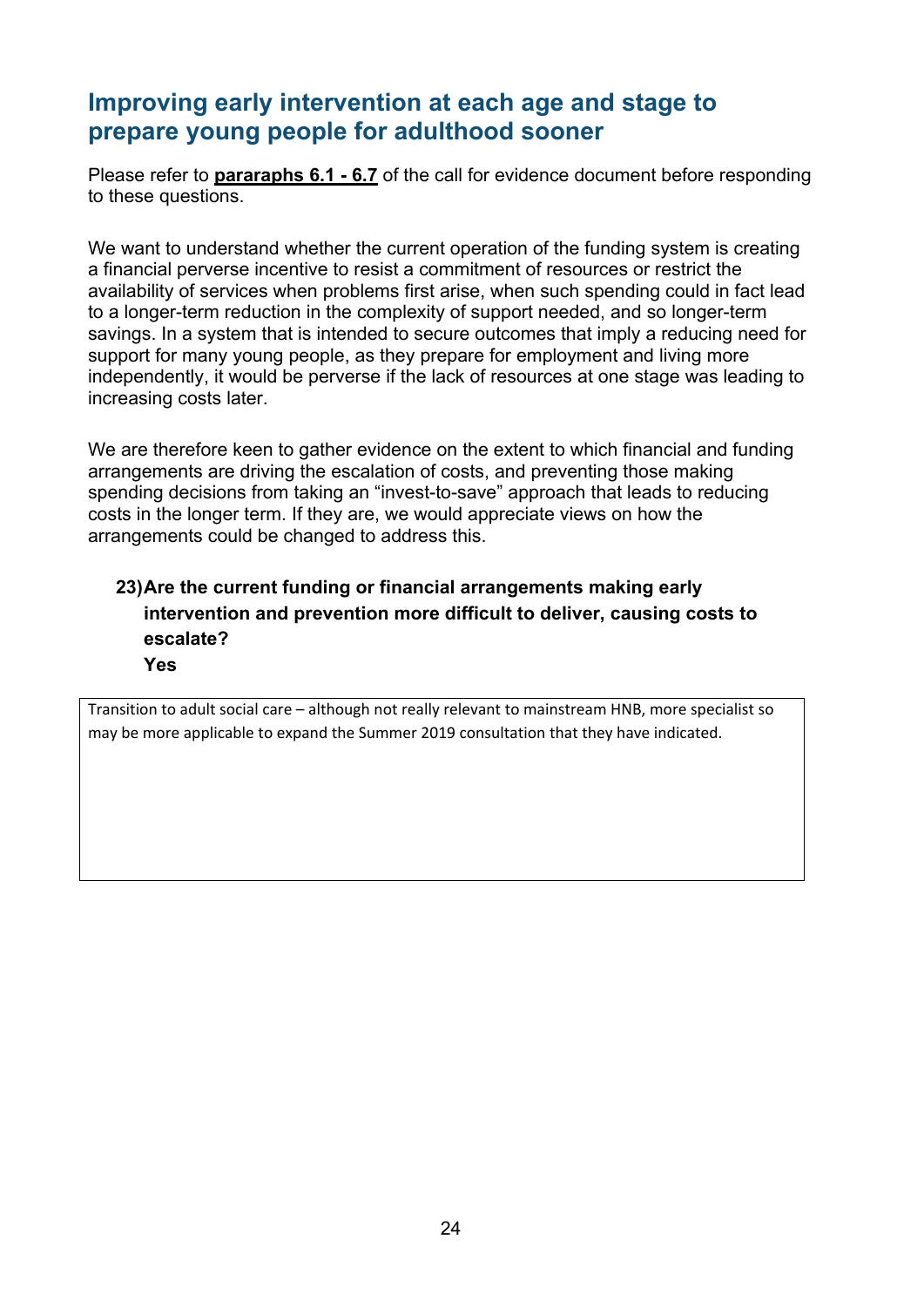**24)If you can you provide examples of invest-to-save approaches with evidence that they can provide value for money by reducing the costs of SEN support, SEN provision or other support costs (e.g. health or social care) later, please describe these below.**

All of the initiatives below are as a result of a wide reaching review of the services delivered to support mainstream schools. At this point In time, it is too early to demonstrate evidence in terms of reduction in costs. We do however know that these changes are increasing confidence and skills within the mainstream sector.

- SEN Advisory Teams has reviewed and revised its referral pathway, which now supports improved access support and advice for CYP with EHCPs in mainstream schools.
- Bromley SEN Training Collaborative works to discuss and deliver the training offer across a wide range of professional bodies - CEOs, Head Teachers, SENCos, Teaching Assistants, Newly qualified teachers and teachers. Specialist Leaders in Education appointed to work in schools and funding supports schools to release staff.
- Advisory teachers recruited specialising in speech, language and communication needs working with schools to develop a communication friendly approach throughout the school environment. Also offering whole school CPD, some of which will be in partnership with health colleagues.
- SEN Advisory Service will offer an advice and support phone line for SENCos and teachers in schools (2 hours each day) so that advice and guidance can be easily sought in a timely way. Intensive key working (for CYP with an EHCP) can be sought for families who need help with a wider range of holistic needs.
- The graduated approach framework (including ordinarily available provision) now reviewed and revised, offering SENCos and school teams advice with regard to identification and assessment of needs. Also outlines research based strategies and interventions.
- Team around the school approach, including working more closely with IASS to identify schools that may need focused support.
- Transition events in place, which support schools with key stage transfers enabling schools to receive vital information about pupils who have SEN to prepare staff teams and work with new families so that transitions to run as smoothly as possible.
- SEN information reports are regularly audited to ensure they provide clear information to families and practitioners regarding what support is offered.
- A new jointly funded post has been recruited to: Local Offer Development Officer to support the development and upkeep of the LO, ensuring it is easy to navigate for families and young people and that it is clear what is available from universal to specialist support.
- Bromley is a CAMHS Trailblazer site, piloting the delivery of children and young people Mental Health Support Teams (MHSTs) in schools, and the four week waiting time for access to specialist CAMHS
- ASD Partnership Group includes parents and practitioners across education, health and care –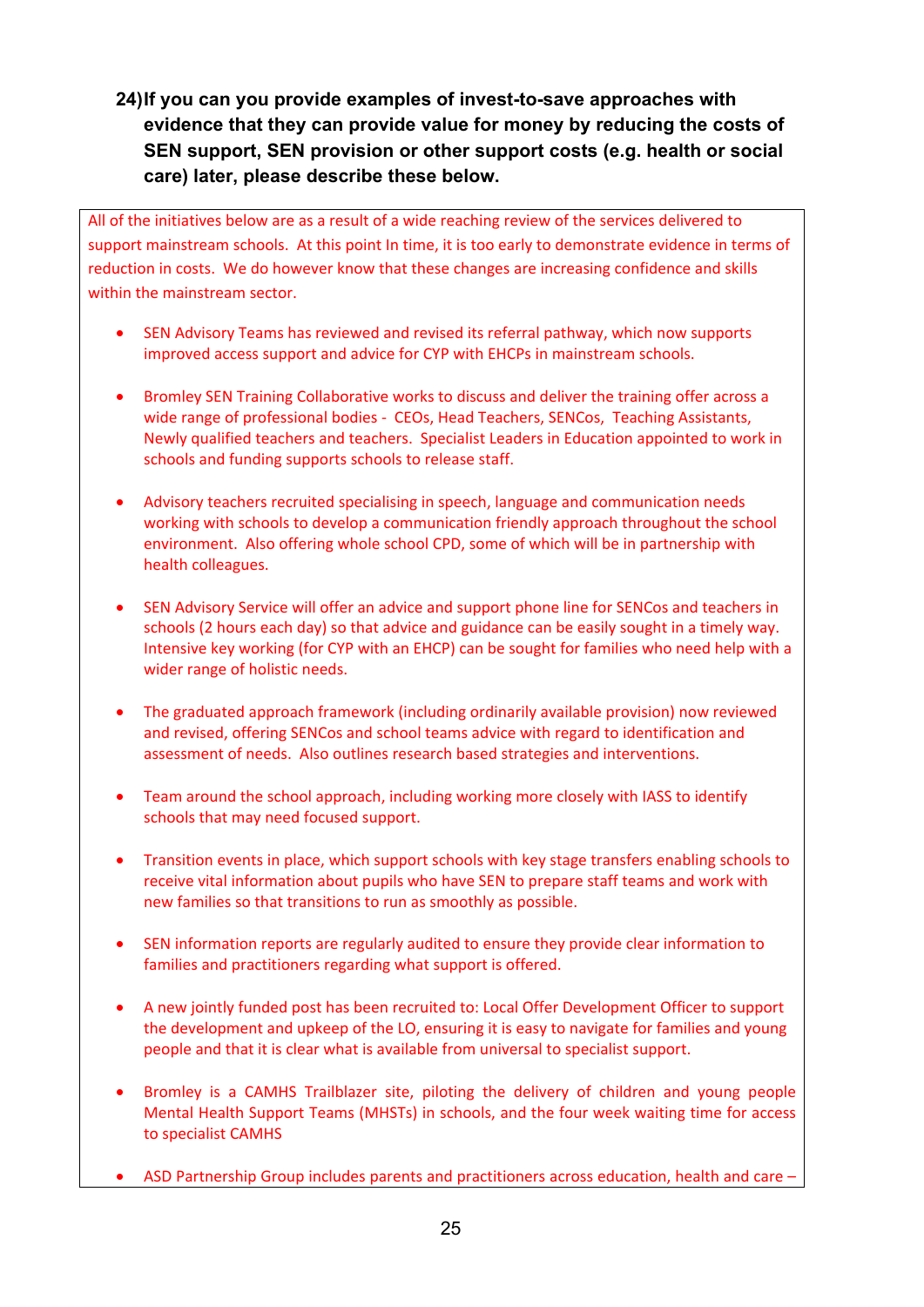focusing on developing provision and support across the local area for children, young people and families.

- Nurture Group Network bringing together mainstream schools to develop nurture group provision, providing a sage and supporting environment that meets the different developmental stages of each individual child.
- Champions Development Networks, focusing on the joint-practice development of provision and practice in Autism and Social, Emotional and Mental Health - high level of engagement from schools across Bromley with strong peer to peer support and sharing of best practice.

**25)If you think there are particular transition points at which it would be more effective to access resources, please indicate below those you believe would be most effective to focus on.**

**Please Tick (✔) all that apply.**

| The transition from early years provision to reception class in primary school | <b>Y</b> |
|--------------------------------------------------------------------------------|----------|
| The transition from Year 6 in primary school to Year 7 in secondary school     |          |
| The transition from secondary school to further or other tertiary education    | ⅴ        |

#### **Please indicate below any other transition points that you think we should look at.**

College to adult services – although please note comments in Q23, so this probably needs to be shelved until the Summer 2019 consultation. It relates to the perverse incentive to stay in college (HNB) because of lack of services or good planning.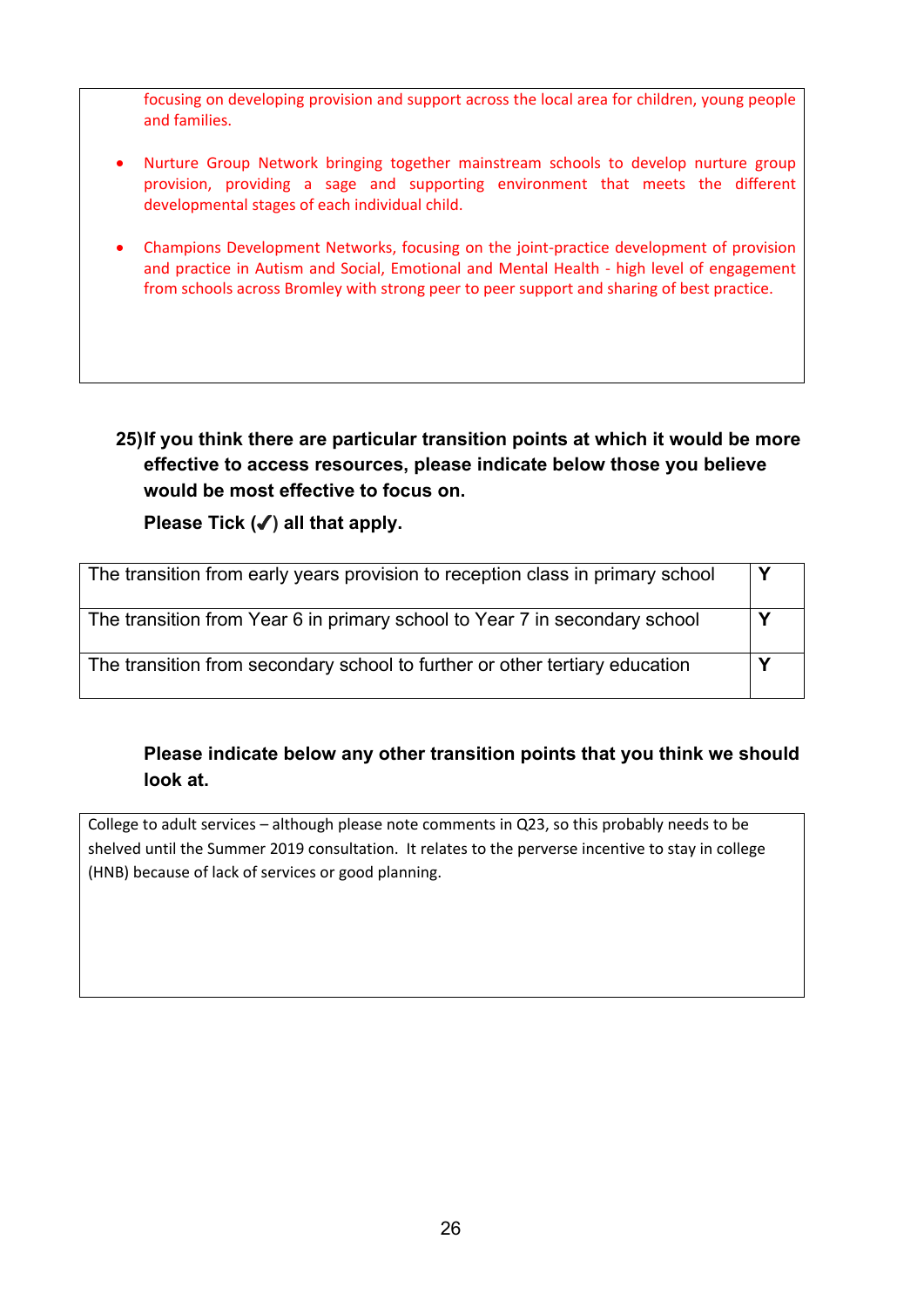## <span id="page-26-0"></span>**Effective partnership working to support children and young people with complex needs**

Please refer to **pararaphs 7.1 - 7.8** of the call for evidence document before responding to these questions.

When different organisations are responsible for their own budgets they are of course rightly interested in how best to discharge their responsibilities within the resources available to them. Separate funding streams and budgetary control are an inevitable feature of a complex landscape of provision, based on different legislation. This, however, can create barriers which discourage the partnership working that is essential for meeting the needs of those children and young people with SEN and who are disabled, and others with complex needs. Furthermore, conflict between budget holders can increase when budgets are tight and flexibility to move funding is reduced.

We would like to explore potential developments in funding arrangements that would overcome these barriers, empower effective collaborative working that can meet the complex needs of children and young people, and encourage budget holders to:

- share their resources and use appropriate pooling arrangements to most effectively meet the complex needs – and improve the outcomes – of children and young people (without arguments over who should pay for what);
- avoid taking inappropriate action to pass costs on to others, where this simply moves the cost pressures elsewhere and does not help to address the problem;
- strengthen joint leadership and strategic commissioning of services.

#### **26)Please describe as briefly as possible below changes that you think could be made to the funding system nationally and/or locally that would foster more effective collaborative approaches and partnership arrangements.**

Please refer to Q24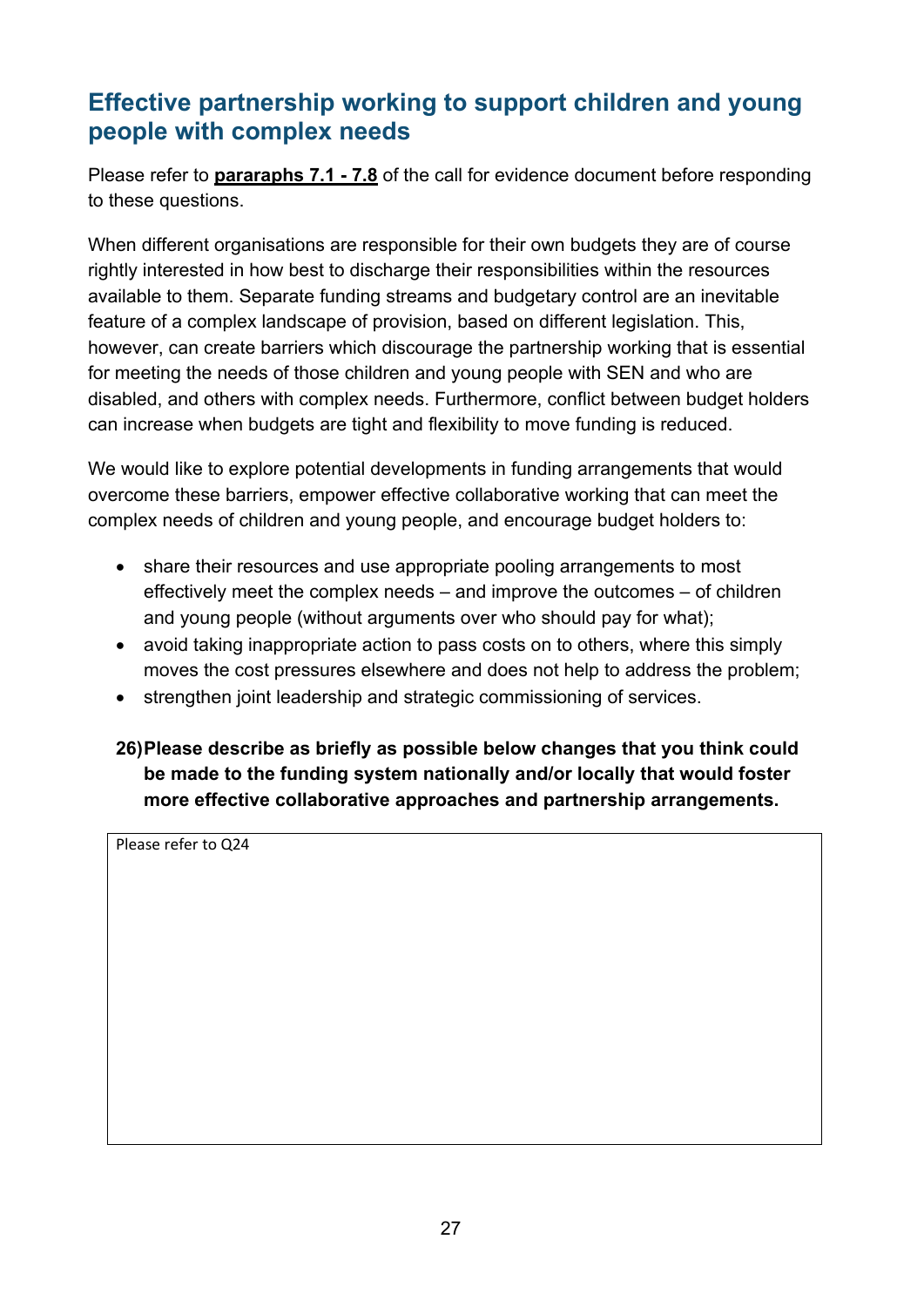## <span id="page-27-0"></span>**Other aspects of the funding and financial arrangements**

Please refer to **pararaphs 8.1 - 8.4** of the call for evidence document before responding to these questions.

We are aware that the amount of funding that is allocated to the Department for Education, and the amount that the department allocates to local authorities and others, is very important for making good quality provision for our most vulnerable young people. Securing a sufficient amount of funding for education in future, will remain a priority for the department.

But we want to make sure that there is nothing in the funding and financial arrangements, irrespective of the level of funding, that is creating barriers to informed decision-making in the best interests of children and young people.

It would also be helpful to have views on those aspects of the current system that are actively helping the right decisions to be made, so that we can make sure that they are not changed.

#### **27) Are there any aspects of the funding and financial arrangements, not covered in your previous responses, that are creating perverse incentives?**

Parental preference for a mainstream provision, where it is the view of professionals that the placement does not meet needs. The threshold in law cannot be underestimated, and it can be very challenging to balance appropriateness of placement with funding that may be required to meet needs in a mainstream setting.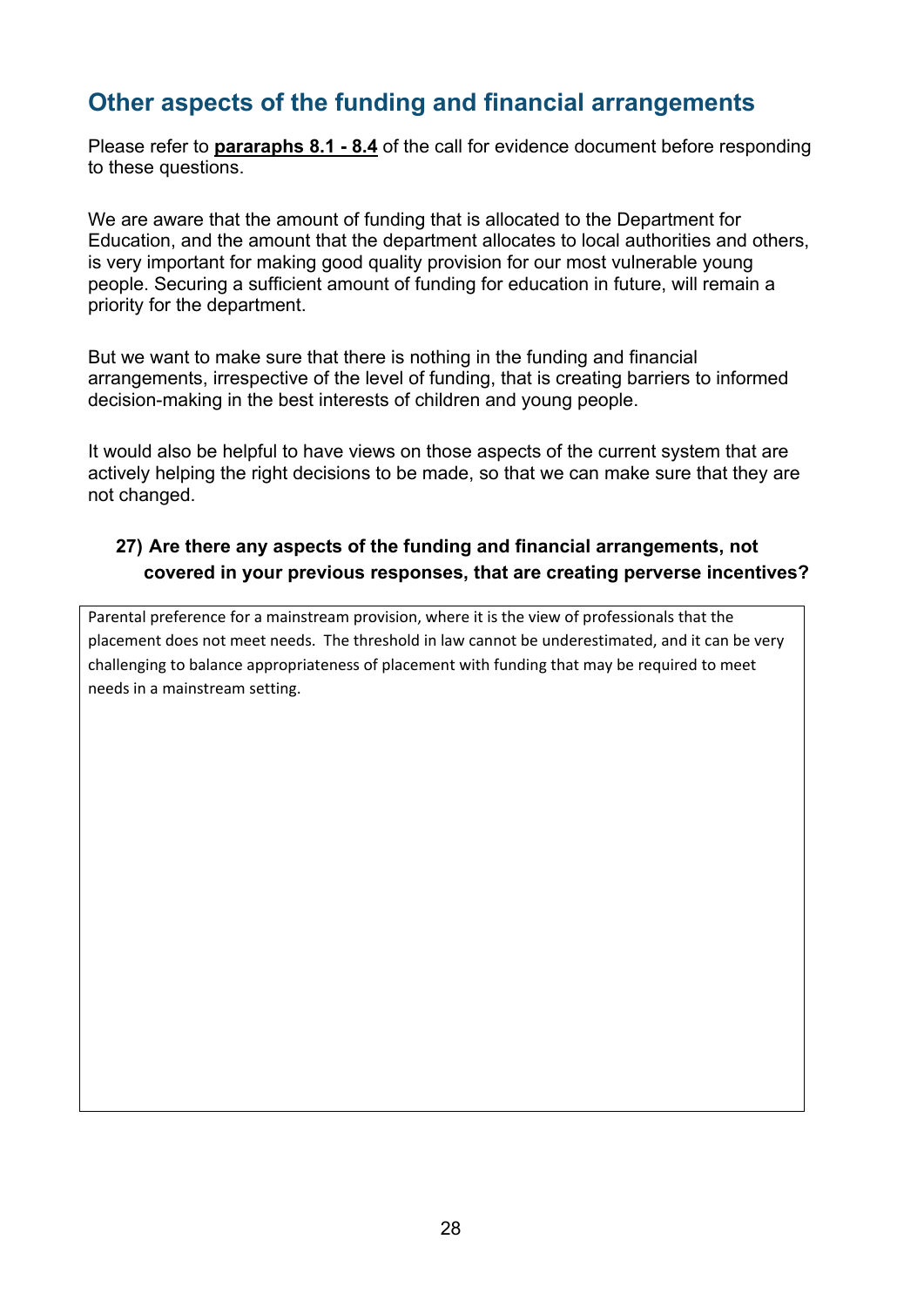**28)What aspects of the funding and financial arrangements are helping the right decisions to be made, both in securing good provision for children and young people with additional needs, and in providing good value for money?**